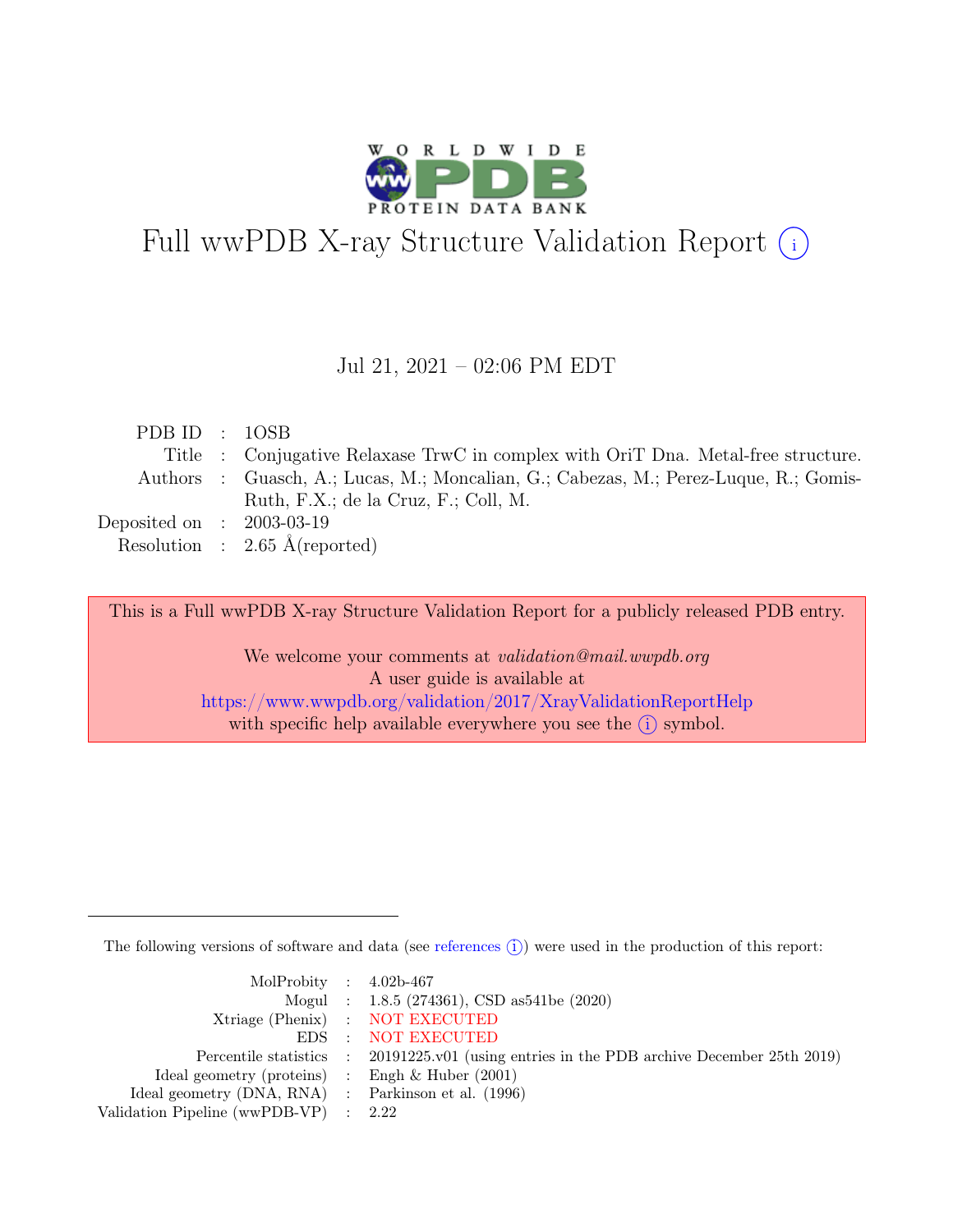# 1 Overall quality at a glance  $(i)$

The following experimental techniques were used to determine the structure: X-RAY DIFFRACTION

The reported resolution of this entry is 2.65 Å.

Percentile scores (ranging between 0-100) for global validation metrics of the entry are shown in the following graphic. The table shows the number of entries on which the scores are based.



| Metric.               | Whole archive        | Similar resolution                                                  |
|-----------------------|----------------------|---------------------------------------------------------------------|
|                       | $(\#\text{Entries})$ | $(\# \text{Entries}, \text{ resolution range}(\text{\AA})^{\circ})$ |
| Clashscore            | 141614               | 1374 (2.68-2.64)                                                    |
| Ramachandran outliers | 138981               | $1349(2.68-2.64)$                                                   |
| Sidechain outliers    | 138945               | 1349 (2.68-2.64)                                                    |

The table below summarises the geometric issues observed across the polymeric chains and their fit to the electron density. The red, orange, yellow and green segments of the lower bar indicate the fraction of residues that contain outliers for  $\geq=3$ , 2, 1 and 0 types of geometric quality criteria respectively. A grey segment represents the fraction of residues that are not modelled. The numeric value for each fraction is indicated below the corresponding segment, with a dot representing fractions  $\epsilon = 5\%$ 

Note EDS was not executed.

| Mol      |   | $\overline{\text{Chain}}$ Length |     | Quality of chain |     |         |
|----------|---|----------------------------------|-----|------------------|-----|---------|
|          | В | 25                               | 32% | 48%              |     | 20%     |
|          | D | 25                               | 32% | 52%              |     | 16%     |
| റ        | А | 293                              |     | 72%              | 20% | $5\%$ . |
| $\Omega$ |   | 293                              |     | 74%              | 18% |         |

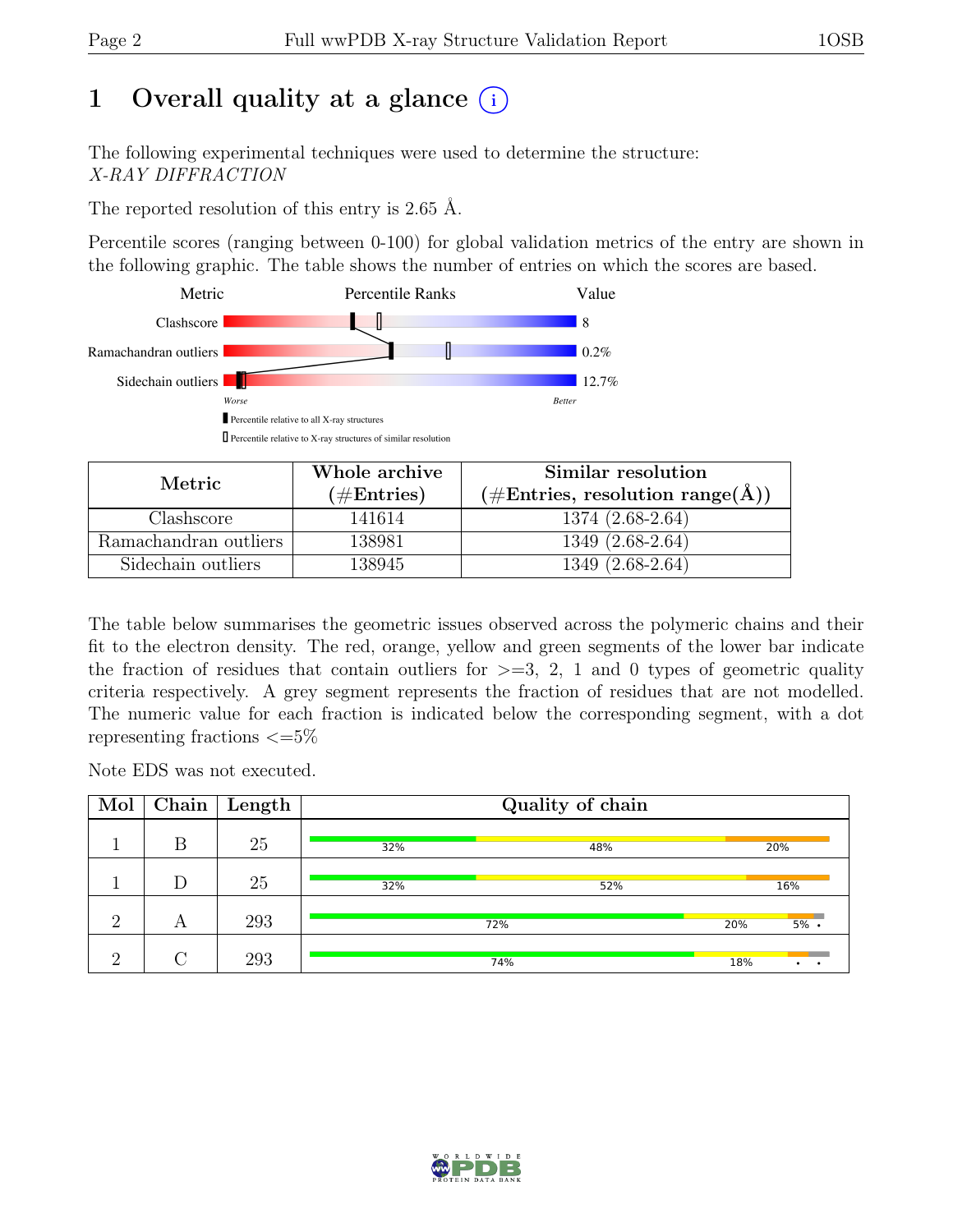# 2 Entry composition  $(i)$

There are 4 unique types of molecules in this entry. The entry contains 5802 atoms, of which 0 are hydrogens and 0 are deuteriums.

In the tables below, the ZeroOcc column contains the number of atoms modelled with zero occupancy, the AltConf column contains the number of residues with at least one atom in alternate conformation and the Trace column contains the number of residues modelled with at most 2 atoms.

• Molecule 1 is a DNA chain called Dna oligonucleotide.

| Mol | Chain | Residues | Atoms     |       |    |        |    |  | ZeroOcc   AltConf   Trace |  |
|-----|-------|----------|-----------|-------|----|--------|----|--|---------------------------|--|
|     |       | 25       | Total     | $C-N$ |    |        |    |  |                           |  |
|     |       |          | 506       | 238   |    | 95 149 | 24 |  |                           |  |
|     |       | 25       | Total C N |       |    |        |    |  |                           |  |
|     |       |          | 506       | 238   | 95 | 149    |    |  |                           |  |

• Molecule 2 is a protein called TrwC protein.

|  | Mol   Chain   Residues | Atoms |                     |  |                  | ZeroOcc   AltConf   Trace |  |  |
|--|------------------------|-------|---------------------|--|------------------|---------------------------|--|--|
|  | 287                    |       | Total C N           |  | $\overline{O}$ S |                           |  |  |
|  |                        | 2260  | 1391 429 436 4      |  |                  |                           |  |  |
|  | 282                    |       | Total C N O         |  |                  |                           |  |  |
|  |                        |       | 2228 1375 424 425 4 |  |                  |                           |  |  |

• Molecule 3 is SULFATE ION (three-letter code: SO4) (formula:  $O_4S$ ).



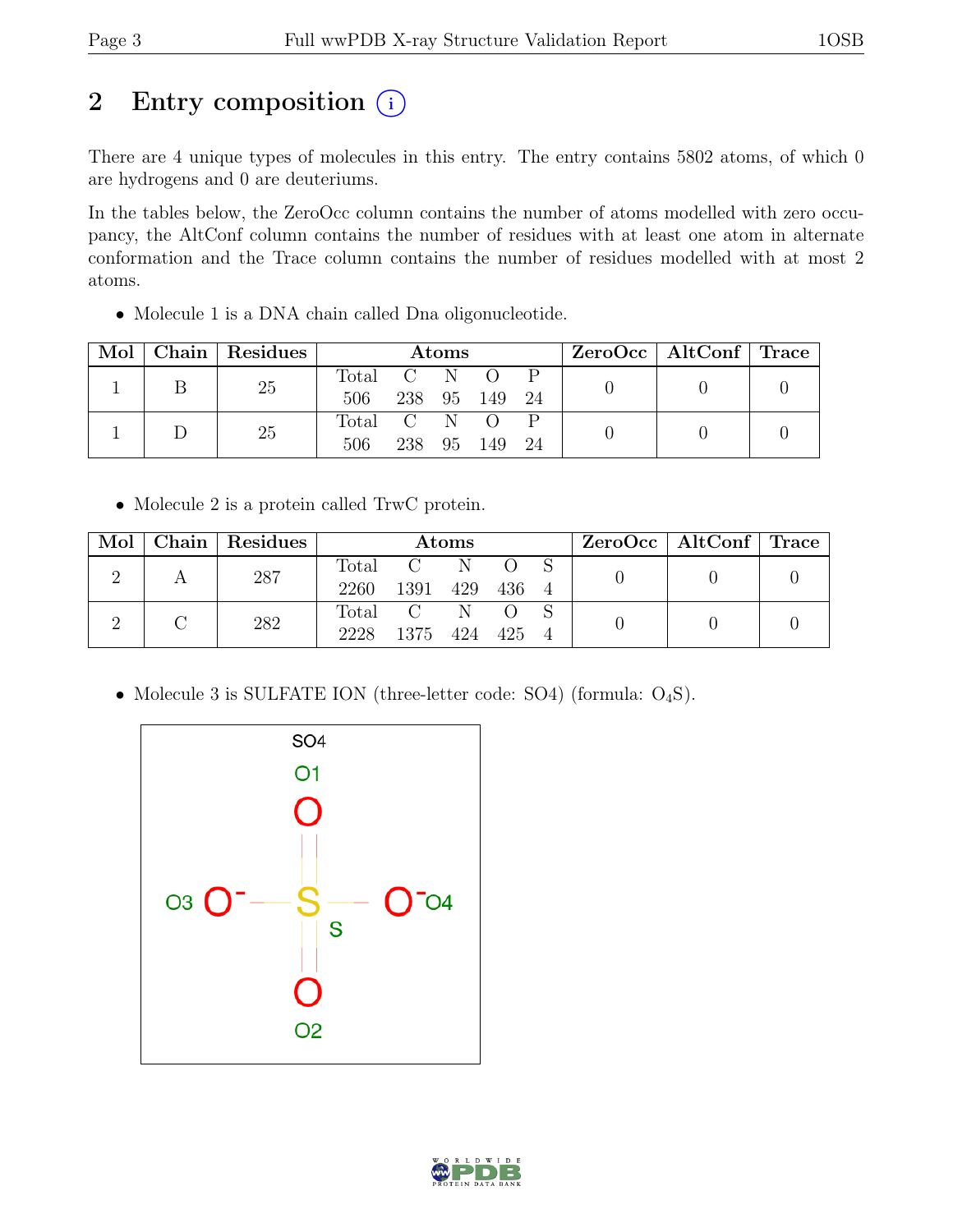| Mol | Chain            | Residues     | Atoms                                                                            |                | ZeroOcc   AltConf |
|-----|------------------|--------------|----------------------------------------------------------------------------------|----------------|-------------------|
| 3   | B                | $\mathbf{1}$ | S<br>Total<br>$\overline{O}$<br>$\overline{5}$<br>$\overline{4}$<br>$\mathbf{1}$ | $\overline{0}$ | $\overline{0}$    |
| 3   | B                | $\mathbf{1}$ | S<br>Total<br>$\Omega$<br>$\overline{5}$<br>$\overline{4}$<br>$\mathbf{1}$       | $\overline{0}$ | $\overline{0}$    |
| 3   | D                | $\mathbf{1}$ | S<br>Total<br>$\Omega$<br>$\overline{5}$<br>$\overline{4}$<br>$\mathbf{1}$       | $\overline{0}$ | $\overline{0}$    |
| 3   | $\mathbf{A}$     | $\mathbf{1}$ | S<br>Total<br>$\Omega$<br>$\overline{5}$<br>$\overline{4}$<br>$\mathbf{1}$       | $\overline{0}$ | $\overline{0}$    |
| 3   | $\boldsymbol{A}$ | $\mathbf{1}$ | S<br>Total<br>$\overline{O}$<br>$\overline{5}$<br>$\overline{4}$<br>$\mathbf{1}$ | $\overline{0}$ | $\overline{0}$    |
| 3   | $\mathbf{A}$     | $\mathbf{1}$ | S<br>Total<br>$\overline{O}$<br>$\overline{5}$<br>$\overline{4}$<br>$\mathbf{1}$ | $\overline{0}$ | $\theta$          |
| 3   | $\rm C$          | $\mathbf{1}$ | S<br>Total<br>$\rm{O}$<br>$\overline{5}$<br>$\overline{4}$<br>$\mathbf{1}$       | $\overline{0}$ | $\theta$          |
| 3   | $\mathcal{C}$    | $\mathbf{1}$ | S<br>Total<br>$\rm{O}$<br>$\overline{5}$<br>$\mathbf 1$<br>$\overline{4}$        | $\overline{0}$ | $\overline{0}$    |
| 3   | $\rm C$          | $\mathbf{1}$ | $\mathbf S$<br>Total<br>O<br>$\overline{5}$<br>1<br>4                            | $\overline{0}$ | $\mathbf{0}$      |

 $\bullet\,$  Molecule 4 is water.

| Mol |   | Chain   Residues | Atoms                                   | ZeroOcc   AltConf |
|-----|---|------------------|-----------------------------------------|-------------------|
|     | В | 16               | Total<br>$\circ$<br>16<br>16            |                   |
|     |   | 9                | Total<br>$\overline{O}$<br>9<br>9       |                   |
|     |   | 140              | Total<br>$\left( \right)$<br>140<br>140 |                   |
|     |   | 92               | Total<br>$\left( \right)$<br>92<br>92   |                   |

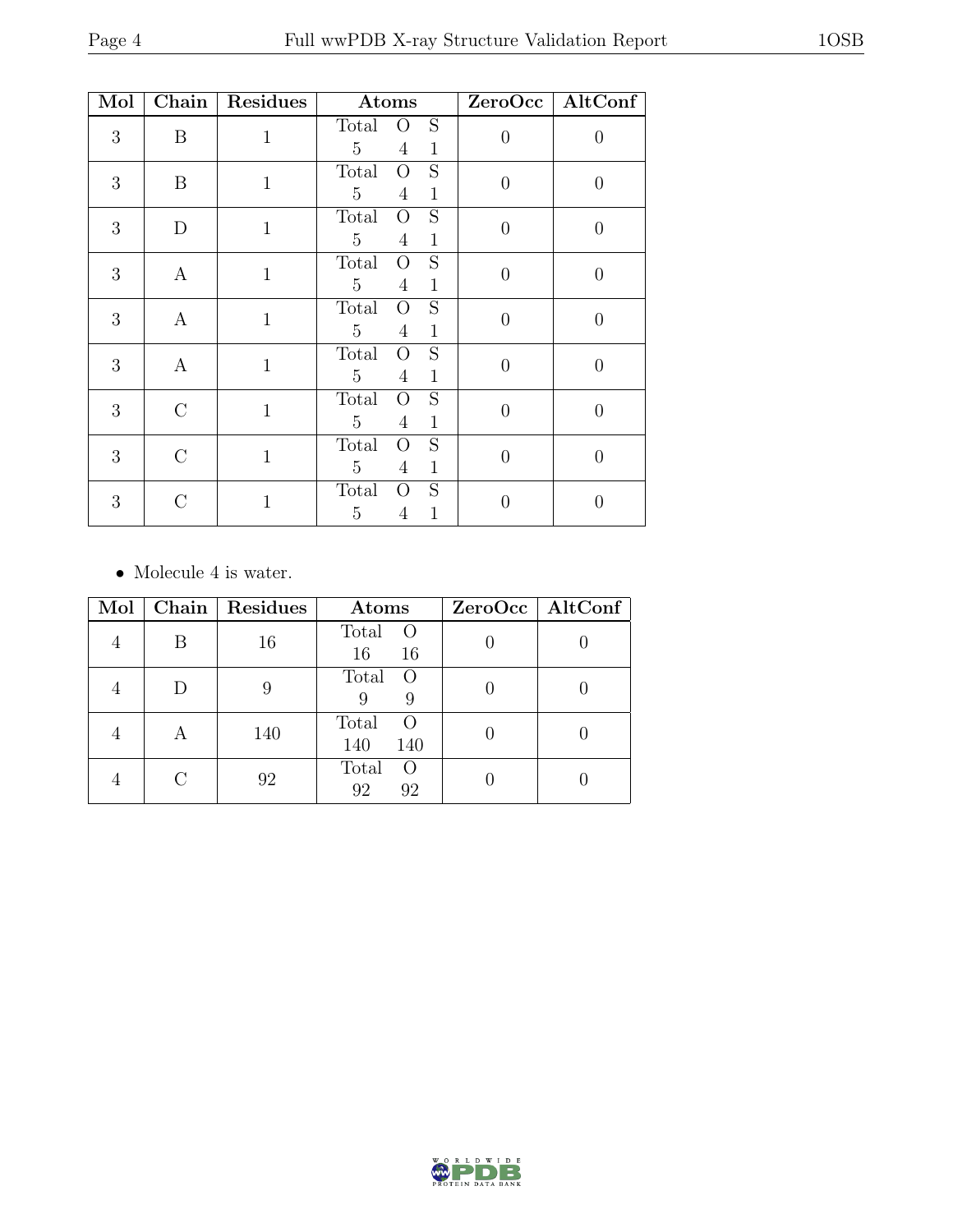# 3 Residue-property plots  $(i)$

These plots are drawn for all protein, RNA, DNA and oligosaccharide chains in the entry. The first graphic for a chain summarises the proportions of the various outlier classes displayed in the second graphic. The second graphic shows the sequence view annotated by issues in geometry. Residues are color-coded according to the number of geometric quality criteria for which they contain at least one outlier: green  $= 0$ , yellow  $= 1$ , orange  $= 2$  and red  $= 3$  or more. Stretches of 2 or more consecutive residues without any outlier are shown as a green connector. Residues present in the sample, but not in the model, are shown in grey.

Note EDS was not executed.

• Molecule 1: Dna oligonucleotide





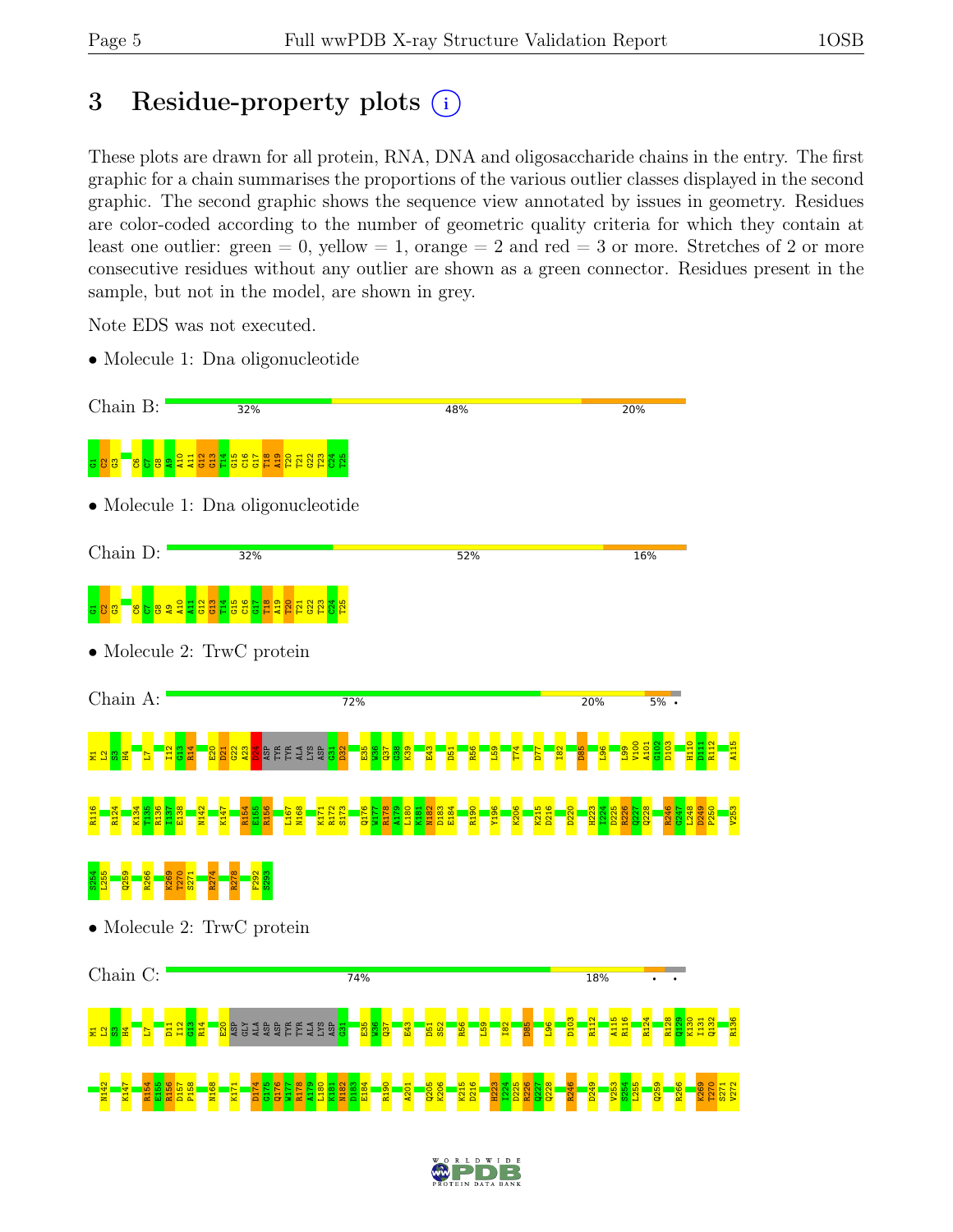

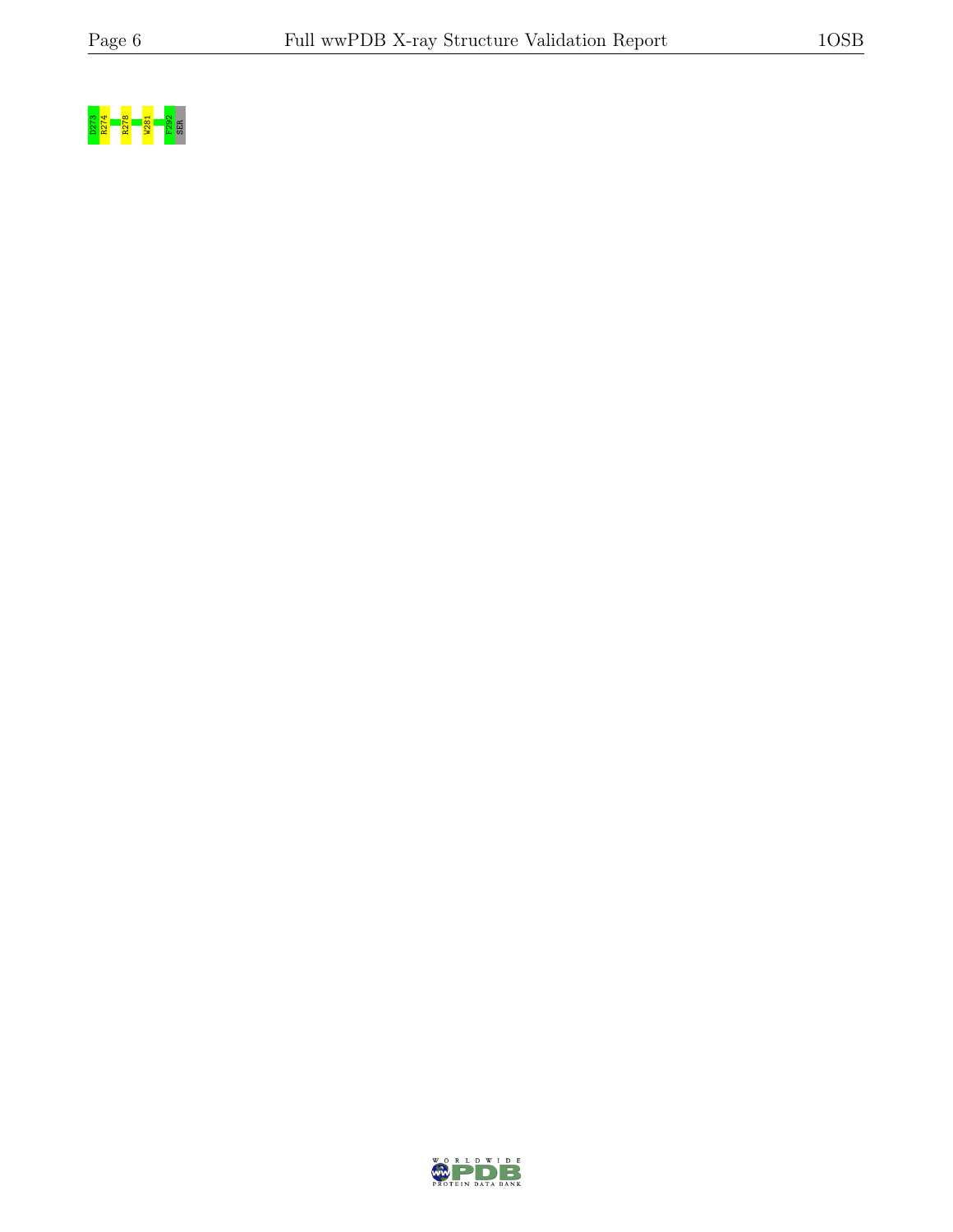# 4 Data and refinement statistics  $(i)$

Xtriage (Phenix) and EDS were not executed - this section is therefore incomplete.

| Property                               | Value                                            | <b>Source</b> |  |
|----------------------------------------|--------------------------------------------------|---------------|--|
| Space group                            | $P_65$                                           | Depositor     |  |
| Cell constants                         | $\overline{147.78}$ Å<br>147.78Å<br>78.68Å       | Depositor     |  |
| a, b, c, $\alpha$ , $\beta$ , $\gamma$ | $120.00^\circ$<br>$90.00^\circ$<br>$90.00^\circ$ |               |  |
| Resolution (A                          | - 2.65<br>40.00                                  | Depositor     |  |
| % Data completeness                    | $97.3(40.00-2.65)$                               | Depositor     |  |
| (in resolution range)                  |                                                  |               |  |
| $\mathrm{R}_{merge}$                   | 0.10                                             | Depositor     |  |
| $\mathrm{R}_{sym}$                     | (Not available)                                  | Depositor     |  |
| Refinement program                     | REFMAC 5.1                                       | Depositor     |  |
| $R, R_{free}$                          | 0.195<br>0.241<br>$\ddot{\phantom{a}}$           | Depositor     |  |
| Estimated twinning fraction            | $\overline{\text{No}}$ twinning to report.       | Xtriage       |  |
| Total number of atoms                  | 5802                                             | wwPDB-VP      |  |
| Average B, all atoms $(A^2)$           | 27.0                                             | wwPDB-VP      |  |

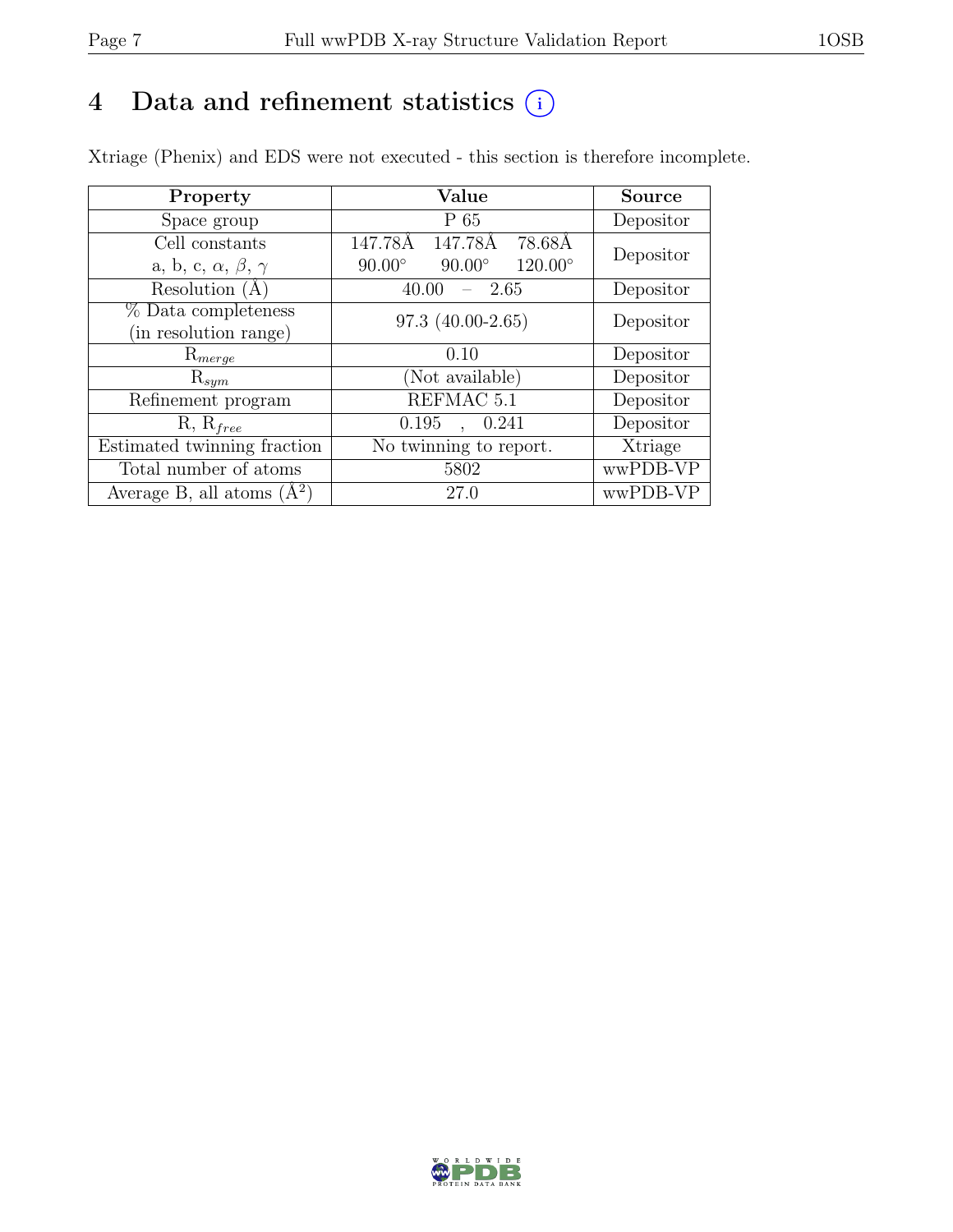# 5 Model quality  $(i)$

### 5.1 Standard geometry  $(i)$

Bond lengths and bond angles in the following residue types are not validated in this section: SO4

The Z score for a bond length (or angle) is the number of standard deviations the observed value is removed from the expected value. A bond length (or angle) with  $|Z| > 5$  is considered an outlier worth inspection. RMSZ is the root-mean-square of all Z scores of the bond lengths (or angles).

| Mol                         | Chain     |      | Bond lengths        | Bond angles |                     |  |
|-----------------------------|-----------|------|---------------------|-------------|---------------------|--|
|                             |           | RMSZ | $\# Z  > 5$         | RMSZ        | $\ Z\  > 5$         |  |
|                             | В         | 1.02 | 0/568               | 1.53        | $8/873$ $(0.9\%)$   |  |
|                             | D         | 0.94 | 0/568               | 1.54        | $12/873(1.4\%)$     |  |
| $\overline{2}$              |           | 0.49 | 0/2290              | 0.95        | $24/3071$ $(0.8\%)$ |  |
| $\mathcal{D}_{\mathcal{L}}$ | $\bigcap$ | 0.46 | $\overline{0/2258}$ | 0.95        | $22/3029$ $(0.7\%)$ |  |
| All                         | All       | 0.61 | /5684               | 1.11        | $66/7846$ $(0.8\%)$ |  |

There are no bond length outliers.

All (66) bond angle outliers are listed below:

| Mol            | Chain            | Res            | <b>Type</b> | Atoms                 | Z        | Observed $(°)$ | Ideal $(^\circ)$ |
|----------------|------------------|----------------|-------------|-----------------------|----------|----------------|------------------|
| $\overline{2}$ | $\rm C$          | 156            | ARG         | NE-CZ-NH1             | $-11.09$ | 114.75         | 120.30           |
| $\overline{2}$ | $\overline{C}$   | 156            | ARG         | NE-CZ-NH <sub>2</sub> | 9.91     | 125.26         | 120.30           |
| $\mathbf{1}$   | B                | $\overline{2}$ | DC          | $O4'$ -C1'-N1         | 9.72     | 114.80         | 108.00           |
| $\overline{2}$ | $\boldsymbol{A}$ | 56             | <b>ARG</b>  | NE-CZ-NH <sub>2</sub> | 9.04     | 124.82         | 120.30           |
| $\mathbf 1$    | D                | $\overline{2}$ | DC          | $O4'$ -C1'-N1         | 8.76     | 114.13         | 108.00           |
| $\overline{1}$ | D                | 9              | DA          | $O4'$ -C1'-N9         | 8.73     | 114.11         | 108.00           |
| $\overline{2}$ | C                | 112            | $\rm{ARG}$  | NE-CZ-NH1             | $-8.45$  | 116.07         | 120.30           |
| $\overline{2}$ | A                | 136            | $\rm{ARG}$  | NE-CZ-NH1             | 8.37     | 124.48         | 120.30           |
| $\mathbf{1}$   | D                | 21             | DT          | $O4'$ -C1'-N1         | 8.30     | 113.81         | 108.00           |
| $\overline{2}$ | A                | 56             | ARG         | NE-CZ-NH1             | $-8.19$  | 116.21         | 120.30           |
| $\overline{2}$ | $\rm C$          | 56             | $\rm{ARG}$  | NE-CZ-NH <sub>2</sub> | $-8.14$  | 116.23         | 120.30           |
| $\overline{2}$ | С                | 14             | $\rm{ARG}$  | NE-CZ-NH <sub>2</sub> | 8.13     | 124.36         | 120.30           |
| $\overline{2}$ | A                | 116            | ARG         | NE-CZ-NH <sub>2</sub> | $-8.11$  | 116.25         | 120.30           |
| $\overline{2}$ | $\mathcal{C}$    | 136            | $\rm{ARG}$  | NE-CZ-NH1             | $-8.08$  | 116.26         | 120.30           |
| $\overline{2}$ | Α                | 156            | $\rm{ARG}$  | NE-CZ-NH <sub>2</sub> | $-8.07$  | 116.26         | 120.30           |
| $\overline{2}$ | $\overline{C}$   | 136            | $\rm{ARG}$  | NE-CZ-NH <sub>2</sub> | 8.01     | 124.30         | 120.30           |
| $\overline{2}$ | $\rm C$          | 14             | ARG         | NE-CZ-NH1             | $-7.96$  | 116.32         | 120.30           |
| $\overline{2}$ | $\overline{C}$   | 112            | $\rm{ARG}$  | NE-CZ-NH <sub>2</sub> | 7.93     | 124.27         | 120.30           |
| $\mathbf 1$    | B                | 21             | DT          | $O4'$ -C1'-N1         | 7.69     | 113.38         | 108.00           |
| $\mathbf 1$    | Β                | 13             | DG          | $O4'$ -C1'-N9         | $-7.65$  | 102.65         | 108.00           |

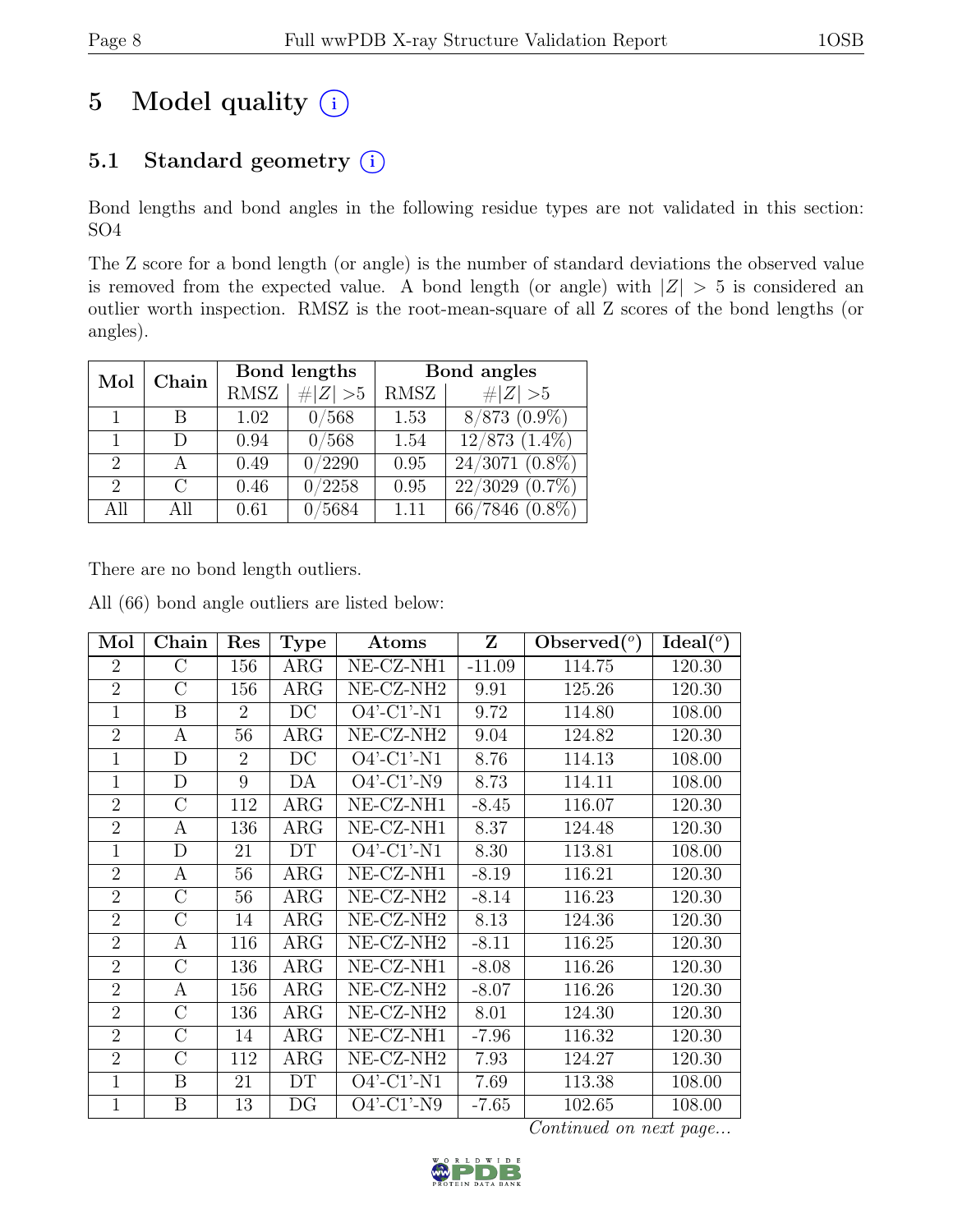| Mol            | Chain            | Res            | Type                     | Atoms                                                 | $\mathbf{Z}$ | Observed $(\overline{\overline{\circ}})$ | Ideal <sup>(o)</sup> |
|----------------|------------------|----------------|--------------------------|-------------------------------------------------------|--------------|------------------------------------------|----------------------|
| $\overline{2}$ | A                | 249            | ASP                      | $CB-CG-OD2$                                           | 7.44         | 125.00                                   | 118.30               |
| $\overline{2}$ | A                | 116            | ARG                      | NE-CZ-NH1                                             | 7.44         | 124.02                                   | 120.30               |
| $\overline{2}$ | A                | 14             | ARG                      | NE-CZ-NH1                                             | 7.34         | 123.97                                   | 120.30               |
| $\overline{2}$ | $\mathcal{C}$    | 56             | ARG                      | NE-CZ-NH1                                             | 7.25         | 123.92                                   | 120.30               |
| $\overline{2}$ | A                | 14             | $\rm{ARG}$               | NE-CZ-NH <sub>2</sub>                                 | $-7.20$      | 116.70                                   | 120.30               |
| $\overline{2}$ | $\mathcal{C}$    | 103            | ASP                      | $CB-CG-OD2$                                           | 7.19         | 124.77                                   | 118.30               |
| $\mathbf{1}$   | B                | 12             | DG                       | $O4'$ -C1'-N9                                         | 7.16         | 113.01                                   | 108.00               |
| $\overline{2}$ | A                | 112            | ARG                      | NE-CZ-NH <sub>2</sub>                                 | $-7.12$      | 116.74                                   | 120.30               |
| $\overline{2}$ | $\boldsymbol{A}$ | 156            | ${\rm ARG}$              | NE-CZ-NH1                                             | 7.08         | 123.84                                   | 120.30               |
| $\overline{1}$ | B                | 18             | <b>DT</b>                | $\overline{O4'-C1'-N1}$                               | 6.92         | 112.84                                   | $\overline{1}08.00$  |
| $\sqrt{2}$     | $\boldsymbol{A}$ | 112            | ARG                      | $NE- CZ-NH1$                                          | 6.89         | 123.75                                   | 120.30               |
| $\overline{2}$ | $\overline{C}$   | 249            | ASP                      | $CB-CG-OD2$                                           | 6.86         | 124.48                                   | 118.30               |
| $\overline{2}$ | A                | 136            | ARG                      | NE-CZ-NH <sub>2</sub>                                 | $-6.78$      | 116.91                                   | 120.30               |
| $1\,$          | D                | 25             | DT                       | $N3-C2-O2$                                            | $-6.77$      | 118.24                                   | 122.30               |
| $\mathbf{1}$   | $\mathbf D$      | 13             | $\overline{\mathrm{DG}}$ | $O4'-Cl'-N9$                                          | $-6.60$      | 103.38                                   | 108.00               |
| $\overline{2}$ | $\mathcal{C}$    | 116            | ARG                      | $NE- CZ-NH1$                                          | $-6.45$      | 117.08                                   | 120.30               |
| $\overline{2}$ | $\overline{C}$   | 116            | ARG                      | NE-CZ-NH <sub>2</sub>                                 | 6.38         | 123.49                                   | 120.30               |
| $\overline{2}$ | $\mathcal{C}$    | 246            | ARG                      | NE-CZ-NH <sub>2</sub>                                 | $-6.28$      | 117.16                                   | 120.30               |
| $\mathbf{1}$   | $\mathbf D$      | 18             | DT                       | $O4'$ -C1'-N1                                         | 6.13         | 112.29                                   | 108.00               |
| $\overline{2}$ | $\overline{C}$   | 246            | $\rm{ARG}$               | NE-CZ-NH1                                             | 6.13         | 123.37                                   | 120.30               |
| $\overline{2}$ | A                | 246            | ARG                      | $NE- CZ-NH1$                                          | $-6.12$      | 117.24                                   | 120.30               |
| $\overline{2}$ | A                | 246            | $\rm{ARG}$               | $\overline{\text{NE- CZ-NH2}}$                        | 6.08         | 123.34                                   | 120.30               |
| $\overline{2}$ | A                | 51             | ASP                      | $CB-CG-OD2$                                           | 6.01         | 123.71                                   | 118.30               |
| $\mathbf{1}$   | $\boldsymbol{B}$ | $6\phantom{.}$ | DC                       | $O4'$ -C1'-N1                                         | 5.74         | 112.02                                   | 108.00               |
| $\mathbf{1}$   | D                | 9              | DA                       | $C1'-O4'-C4'$                                         | $-5.74$      | 104.36                                   | 110.10               |
| $\mathbf{1}$   | D                | 20             | DT                       | $C5-C4-O4$                                            | $-5.67$      | 120.93                                   | 124.90               |
| $\mathbf{1}$   | B                | 16             | $\overline{DC}$          | $C1'-O4'-C4'$                                         | $-5.65$      | 104.45                                   | 110.10               |
| $\overline{2}$ | $\boldsymbol{A}$ | 103            | ASP                      | $CB-CG-OD2$                                           | 5.63         | 123.37                                   | 118.30               |
| $\overline{1}$ | B                | 19             | DA                       | $P-O3'-C3'$                                           | 5.53         | 126.33                                   | 119.70               |
| $\mathbf{1}$   | D                | 6              | $\operatorname{DC}$      | $O4'$ -C1'-N1                                         | 5.50         | 111.85                                   | 108.00               |
| $\overline{2}$ | A                | 85             | ASP                      | $CB-CG-OD2$                                           | 5.45         | 123.20                                   | 118.30               |
| $\mathbf{1}$   | D                | 9              | DA                       | $O4'-Cl'-C2'$                                         | $-5.41$      | 101.57                                   | 105.90               |
| $\overline{2}$ | A                | 216            | <b>ASP</b>               | $CB-CG-OD2$                                           | 5.41         | 123.17                                   | 118.30               |
| $\mathbf{1}$   | D                | 16             | $\overline{DC}$          | $Cl$ <sup>-</sup> $O4$ <sup>-</sup> $Cl$ <sup>*</sup> | $-5.40$      | 104.70                                   | 110.10               |
| $\overline{2}$ | $\mathcal{C}$    | 85             | ASP                      | $CB-CG-OD2$                                           | 5.33         | 123.10                                   | 118.30               |
| $\overline{2}$ | A                | 24             | <b>ASP</b>               | $CB-CG-OD2$                                           | 5.31         | 123.08                                   | 118.30               |
| $\overline{2}$ | A                | 77             | ASP                      | $CB-CG-OD2$                                           | 5.29         | 123.07                                   | 118.30               |
| $\overline{2}$ | $\rm C$          | 11             | ASP                      | $CB-CG-OD2$                                           | 5.29         | 123.06                                   | 118.30               |
| $\mathbf{1}$   | D                | 20             | DT                       | $N3-C4-O4$                                            | 5.27         | 123.06                                   | 119.90               |
| $\overline{2}$ | A                | 32             | ASP                      | $CB-CG-OD2$                                           | 5.25         | 123.03                                   | 118.30               |
| $\overline{2}$ | A                | 220            | ASP                      | $CB-CG-OD2$                                           | 5.25         | 123.02                                   | 118.30               |
| $\overline{2}$ | $\mathcal{C}$    | 216            | ASP                      | $CB-CG-OD2$                                           | 5.21         | 122.98                                   | 118.30               |

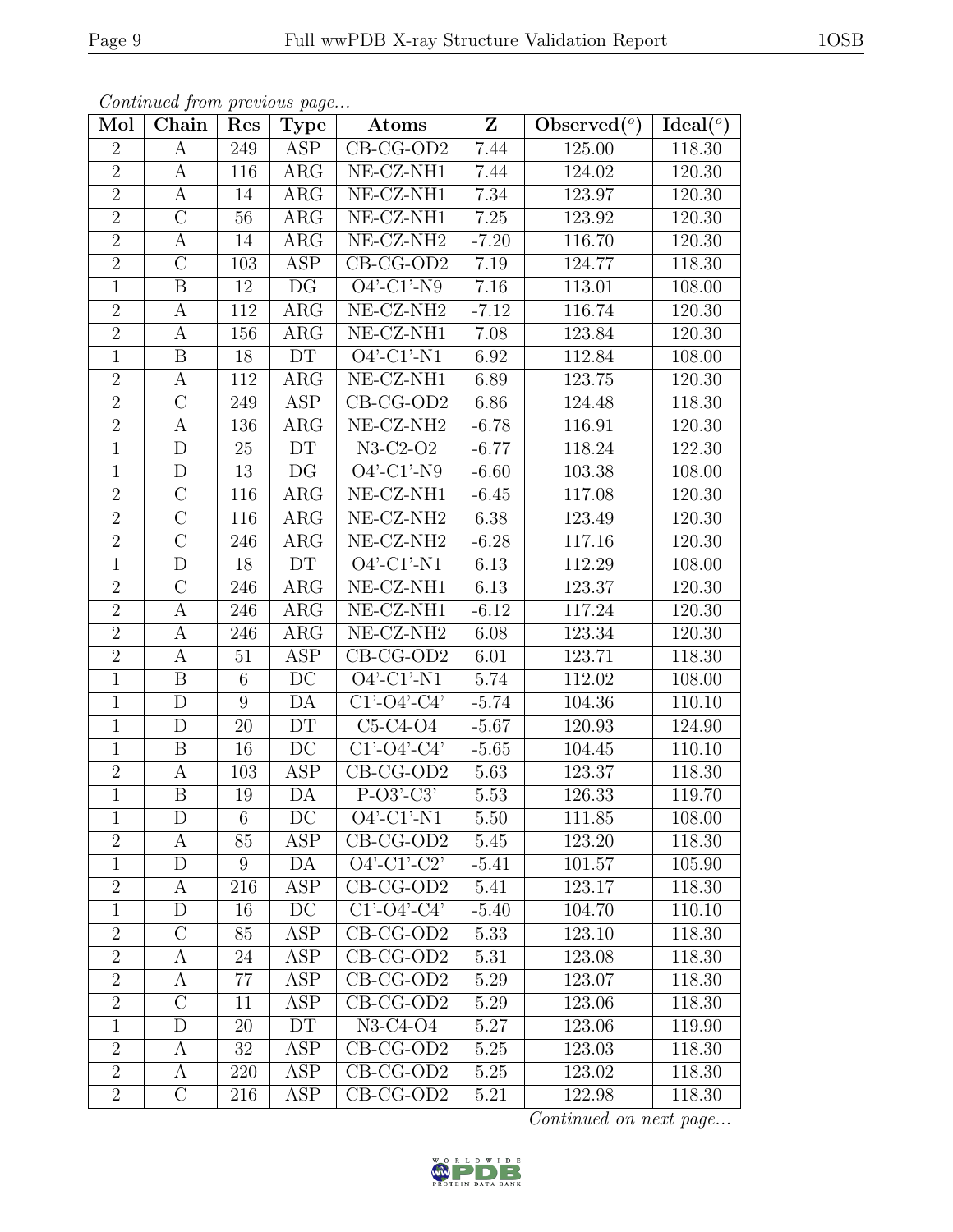| Mol | Chain | Res | Type           | Atoms       |         | Observed $(°)$ | Ideal <sup>(o)</sup> |
|-----|-------|-----|----------------|-------------|---------|----------------|----------------------|
|     |       | 51  | ΔSΡ            | $CB-CG-OD2$ | 5.19    | 122.97         | 118.30               |
|     |       | 174 | ΔSΡ            | $CB-CG-OD2$ | 5.04    | 122.84         | 118.30               |
|     |       | 167 | $\pm$ EL $\pm$ | $CA-CB-CG$  | $-5.02$ | 103.75         | 115.30               |
|     |       | 157 | ΔSΡ            | $CB-CG-OD2$ | 5.01    | 122.81         | 118.30               |

There are no chirality outliers.

There are no planarity outliers.

### 5.2 Too-close contacts  $(i)$

In the following table, the Non-H and H(model) columns list the number of non-hydrogen atoms and hydrogen atoms in the chain respectively. The H(added) column lists the number of hydrogen atoms added and optimized by MolProbity. The Clashes column lists the number of clashes within the asymmetric unit, whereas Symm-Clashes lists symmetry-related clashes.

| Mol            | Chain          | $\bf Non-H$ | H (model)        | H(added)         | Clashes | Symm-Clashes |
|----------------|----------------|-------------|------------------|------------------|---------|--------------|
|                | B              | 506         |                  | 265              | 13      |              |
|                | D              | 506         |                  | 265              | 12      |              |
| $\overline{2}$ | A              | 2260        | $\left( \right)$ | 2249             | 38      |              |
| $\overline{2}$ | $\overline{C}$ | 2228        |                  | 2228             | 32      |              |
| 3              | А              | 15          |                  |                  |         |              |
| 3              | B              | 10          | $\left( \right)$ | $\left( \right)$ |         |              |
| 3              | $\mathcal{C}$  | 15          |                  |                  |         |              |
| 3              | D              | 5           |                  |                  |         |              |
| 4              | A              | 140         | 0                | 0                | 5       |              |
| 4              | B              | 16          |                  | $\mathcal{O}$    |         |              |
| 4              | $\bigcap$      | 92          |                  |                  | 4       |              |
| 4              | D              | 9           | 0                |                  |         |              |
| All            | All            | 5802        |                  | 5007             | 83      |              |

The all-atom clashscore is defined as the number of clashes found per 1000 atoms (including hydrogen atoms). The all-atom clashscore for this structure is 8.

All (83) close contacts within the same asymmetric unit are listed below, sorted by their clash magnitude.

| Atom-1           | $\rm{Atom}\text{-}2$ | Interatomic<br>distance $(\AA)$ | Clash<br>overlap $(A)$ |
|------------------|----------------------|---------------------------------|------------------------|
| 2:C:156:ARG:NH1  | 2:C:270:THR:O        | 1.88                            | 1.04                   |
| 2:A:22:GLY:HA3   | 4: C:513: HOH:O      | 1.57                            | 1.03                   |
| 2:C:142:ASN:HD21 | 2:C:171:LYS:H        | 1.15                            | 0.95                   |
| 2:A:142:ASN:HD21 | 2:A:171:LYS:H        |                                 |                        |

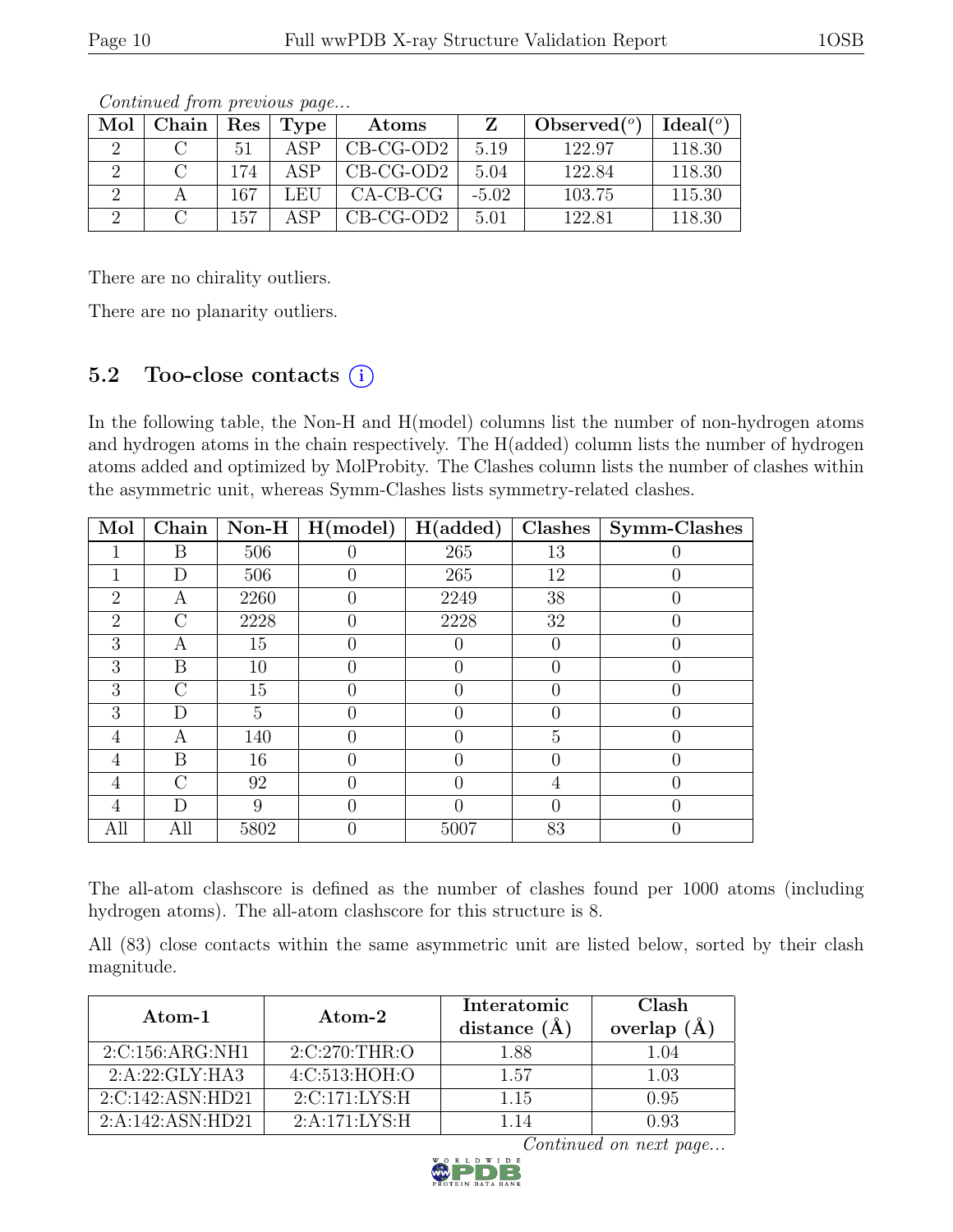| Continuum from protious page |                              | Interatomic       | Clash         |
|------------------------------|------------------------------|-------------------|---------------|
| Atom-1                       | Atom-2                       | distance $(\AA)$  | overlap $(A)$ |
| 1: D: 18: DT: H3             | 2:C:182:ASN:HD21             | 1.19              | 0.90          |
| 2:C:156:ARG:HH12             | 2:C:270:THR:C                | 1.84              | 0.80          |
| 2:A:274:ARG:NH1              | 4: A:515: HOH:O              | 2.15              | 0.79          |
| 2:C:223:HIS:CE1              | 4:C:731:HOH:O                | 2.37              | 0.78          |
| 1: D: 18: DT: H3             | 2:C:182:ASN:ND2              | 1.86              | 0.72          |
| 2:C:223:HIS:CE1              | 4:C:732:HOH:O                | 2.43              | 0.72          |
| 2:C:154:ARG:HH22             | 2:C:266:ARG:CZ               | 2.04              | 0.70          |
| 1:B:11:DA:N3                 | 1:B:11:DA:H5'                | 2.08              | 0.69          |
| 2:A:23:ALA:O                 | 2:A:24:ASP:HB3               | 1.95              | 0.66          |
| 2:A:37:GLN:HE21              | 2:A:147:LYS:NZ               | 1.94              | 0.66          |
| 1:B:18:DT:H3                 | 2:A:182:ASN:HD21             | 1.44              | 0.64          |
| 2:C:225:ASP:H                | 2:C:228:GLN:HE21             | 1.45              | 0.64          |
| 2:C:37:GLN:HE21              | 2:C:147:LYS:NZ               | 1.95              | 0.62          |
| 2:A:176:GLN:HG3              | 2:A:178:ARG:NH2              | 2.16              | 0.61          |
| 1:B:19:DA:H2"                | 1:B:20:DT:H5'                | 1.82              | 0.61          |
| 1:B:8:DG:H21                 | 1:B:10:DA:H2                 | 1.47              | 0.61          |
| 2:A:154:ARG:HH22             | 2:A:266:ARG:CZ               | 2.14              | 0.61          |
| 2:C:225:ASP:H                | 2:C:228:GLN:NE2              | 1.99              | 0.60          |
| 2:A:39:LYS:HG2               | 4:A:536:HOH:O                | 2.02              | 0.59          |
| 2:A:168:ASN:ND2              | 2:A:180:LEU:H                | 2.00              | 0.59          |
| 2:C:176:GLN:HG3              | $2:C:178:AR\overline{G:NH2}$ | 2.18              | 0.59          |
| 1: D: 15: DG: O6             | 2:C:128:ARG:NH2              | 2.36              | 0.58          |
| 2:A:225:ASP:H                | 2:A:228:GLN:HE21             | 1.52              | 0.57          |
| 2:A:171:LYS:HE2              | 4: A:592: HOH:O              | 2.03              | 0.57          |
| 1:B:23:DT:OP1                | 2:A:226:ARG:NH2              | 2.37              | 0.57          |
| 2:A:225:ASP:H                | 2:A:228:GLN:NE2              | $\overline{2}.02$ | 0.56          |
| 2:C:223:HIS:ND1              | 4:C:731:HOH:O                | 2.33              | 0.56          |
| $1: D: 19: \overline{DA:H2"$ | $1: D:20: \overline{DT:H5'}$ | 1.87              | 0.56          |
| 2:C:156:ARG:NH2              | 2:C:269:LYS:HB3              | 2.23              | 0.54          |
| $1:B:2:D\\C:H2"$             | 1:B:3:DG:H5'                 | 1.89              | 0.53          |
| 2:C:174:ASP:OD1              | 2:C:176:GLN:HB2              | 2.09              | 0.53          |
| 2:A:37:GLN:HE21              | 2:A:147:LYS:HZ3              | 1.55              | 0.52          |
| 2:A:100:VAL:O                | 2:A:278:ARG:NH2              | 2.42              | 0.52          |
| 2:C:182:ASN:HD22             | 2:C:182:ASN:C                | 2.12              | 0.52          |
| 2:A:182:ASN:C                | 2:A:182:ASN:HD22             | 2.13              | 0.52          |
| 2:C:37:GLN:NE2               | 2:C:147:LYS:NZ               | 2.58              | 0.52          |
| 2:A:156:ARG:NH1              | 2:A:270:THR:O                | 2.42              | 0.52          |
| 1: B: 23: DT: P              | 2:A:226:ARG:HH22             | 2.33              | 0.51          |
| 2:A:274:ARG:HD2              | 4:A:754:HOH:O                | 2.09              | 0.51          |
| 1: B: 15: DG:H5'             | 2:A:74:THR:HG23              | 1.92              | 0.51          |
| 1: D: 22: DG: C2             | 2:C:1:MET:HG2                | 2.46              | 0.51          |

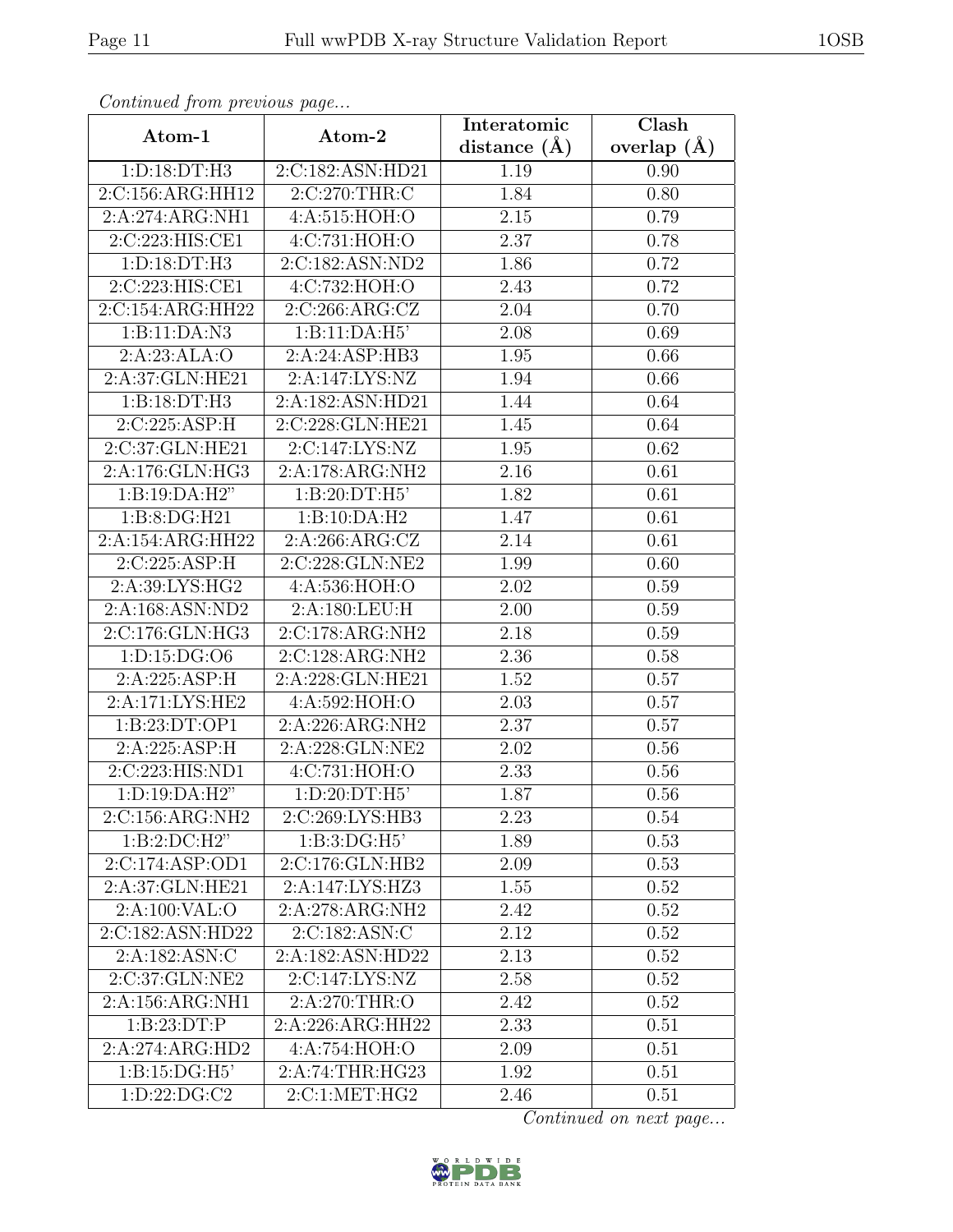| Continueu from pretious page       |                                    | Interatomic    | Clash         |
|------------------------------------|------------------------------------|----------------|---------------|
| Atom-1                             | Atom-2                             | distance $(A)$ | overlap $(A)$ |
| 1:D:12:DG:H3'                      | 2:C:130:LYS:O                      | 2.11           | 0.51          |
| 2:C:168:ASN:ND2                    | 2:C:180:LEU:H                      | 2.09           | 0.50          |
| 1:B:2:DC:H2"                       | 1:B:3:DG:C5'                       | 2.42           | 0.50          |
| 1: D: 23: DT: OP1                  | 2:C:226:ARG:NH2                    | 2.43           | 0.50          |
| 2:A:37:GLN:NE2                     | 2:A:147:LYS:NZ                     | 2.58           | 0.49          |
| 1:D:10:DA:N3                       | 1: D: 10: DA: H2'                  | 2.26           | 0.49          |
| 1: B: 22: DG: C2                   | 2:A:1:MET:HG2                      | 2.47           | 0.49          |
| $1:D:2:D\\C:H2"$                   | 1: D: 3: DG: H5'                   | 1.95           | 0.49          |
| 2:A:37:GLN:HE22                    | 2:A:115:ALA:HA                     | 1.78           | 0.49          |
| 2:C:154:ARG:NH2                    | $2:C:266:\overline{\text{ARG}:CZ}$ | 2.74           | 0.49          |
| 2:A:173:SER:HB3                    | 4:A:757:HOH:O                      | 2.13           | 0.49          |
| 2:A:59:LEU:HD22                    | 2:A:82:ILE:HD12                    | 1.95           | 0.48          |
| 1:B:18:DT:H3                       | 2:A:182:ASN:ND2                    | 2.10           | 0.48          |
| 2:C:37:GLN:HE21                    | $2:C:147:LYS:\overline{HZ3}$       | 1.60           | 0.48          |
| 2:C:59:LEU:HD22                    | 2:C:82:ILE:HD12                    | 1.96           | 0.48          |
| 2:C:158:PRO:HG3                    | 2:C:281:TRP:CD2                    | 2.49           | 0.48          |
| 2:A:101:ALA:HB2                    | 2:A:292:PHE:CG                     | 2.50           | 0.47          |
| 2:A:110:HIS:ND1                    | 2:A:196:TYR:OH                     | 2.45           | 0.47          |
| 1:B:12:DG:H2"                      | 1:B:13:DG:O5'                      | 2.15           | 0.47          |
| 2:C:4:HIS:HA                       | 2:C:85:ASP:O                       | 2.14           | 0.47          |
| 1: D: 2: DC: H2"                   | 1: D: 3: DG: C5'                   | 2.46           | 0.46          |
| $1:D:8:DG:\overline{H21}$          | $1:D:10:D\overline{A:H2}$          | 1.62           | 0.45          |
| 2:C:37:GLN:HE22                    | 2:C:115:ALA:HA                     | 1.80           | 0.45          |
| 2:A:99:LEU:O                       | 2:A:278:ARG:HD3                    | 2.18           | 0.44          |
| 2:A:4:HIS:HA                       | 2:A:85:ASP:O                       | 2.18           | 0.44          |
| 2:A:124:ARG:HB3                    | 2:A:184:GLU:HB2                    | 1.99           | 0.43          |
| 2:A:138:GLU:OE2                    | 2:A:173:SER:HB2                    | 2.17           | 0.43          |
| $2:C:37:\overline{\text{GLN:NE2}}$ | $2:C:147:LYS:\overline{HZ2}$       | 2.16           | 0.43          |
| 2:C:156:ARG:HH11                   | 2:C:272:VAL:HB                     | 1.84           | 0.43          |
| 1: D: 12: DG: H2"                  | 1: D: 13: DG: O5'                  | 2.19           | 0.42          |
| 2:C:201:ALA:O                      | 2:C:205:GLN:HG3                    | 2.20           | 0.42          |
| 1:B:17:DG:H2"                      | 1:B:18:DT:O5'                      | 2.21           | 0.41          |
| 2:A:154:ARG:NH2                    | 2:A:266:ARG:CZ                     | 2.81           | 0.41          |
| 2:A:172:ARG:CZ                     | 2:A:178:ARG:HD3                    | 2.50           | 0.41          |
| 2:A:156:ARG:NH2                    | 2:A:269:LYS:HB3                    | 2.36           | 0.41          |
| 2:C:124:ARG:HB3                    | 2:C:184:GLU:HB2                    | 2.03           | 0.41          |
| 2:A:182:ASN:HD22                   | 2:A:183:ASP:N                      | 2.18           | 0.40          |
| 2:A:249:ASP:HA                     | 2:A:250:PRO:HD2                    | 1.94           | 0.40          |

There are no symmetry-related clashes.

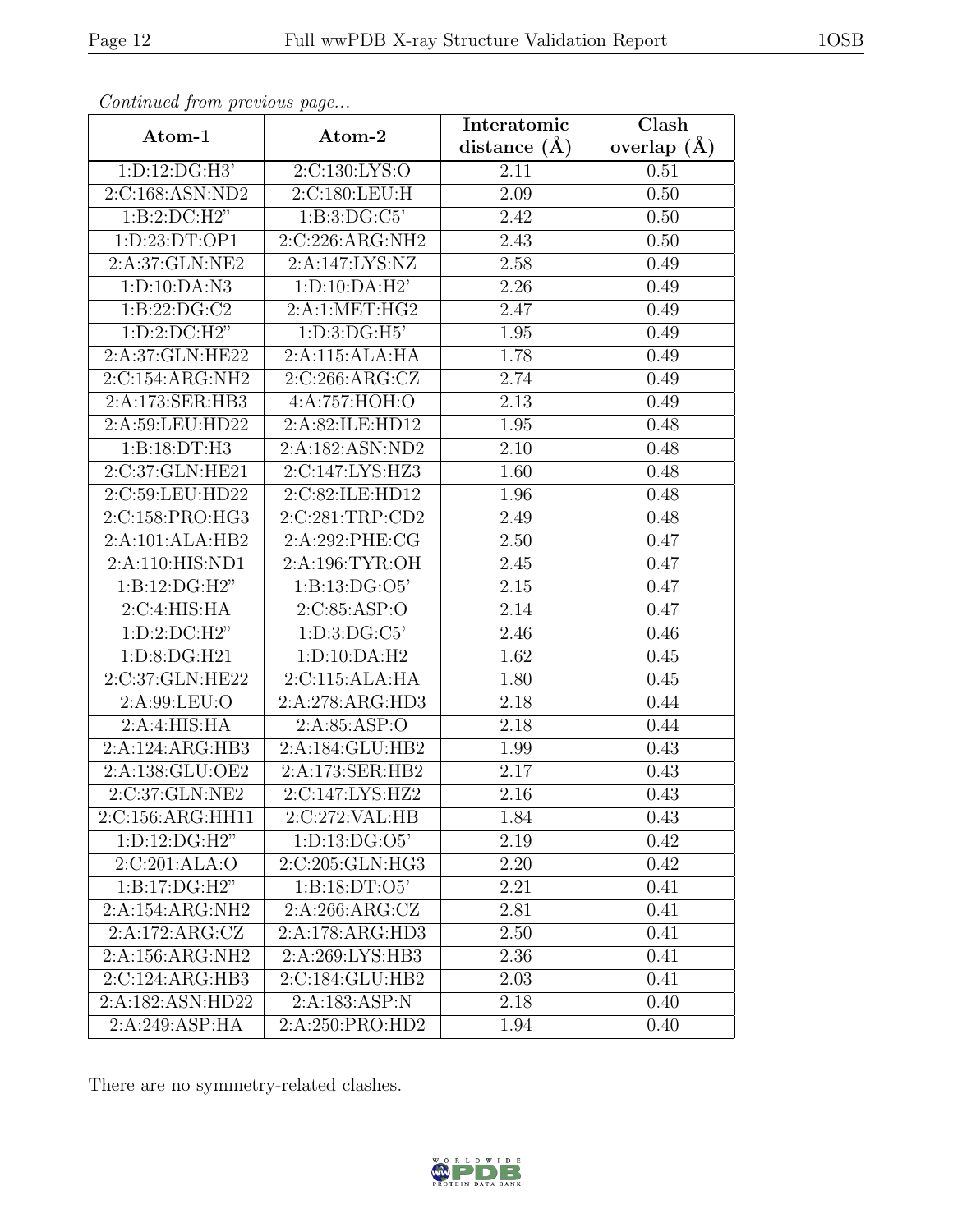### 5.3 Torsion angles (i)

#### 5.3.1 Protein backbone  $(i)$

In the following table, the Percentiles column shows the percent Ramachandran outliers of the chain as a percentile score with respect to all X-ray entries followed by that with respect to entries of similar resolution.

The Analysed column shows the number of residues for which the backbone conformation was analysed, and the total number of residues.

| Mol | ${\bf Chain}$ | Analysed                                 | Favoured   Allowed   Outliers |          |          | Percentiles |    |
|-----|---------------|------------------------------------------|-------------------------------|----------|----------|-------------|----|
|     |               | $283/293$ (97\%)   274 (97\%)   8 (3\%)  |                               |          | $1(0\%)$ | $\sqrt{34}$ | 48 |
|     | $\mathcal{C}$ | $278/293$ (95\%)   269 (97\%)            |                               | $9(3\%)$ |          | 100 100     |    |
| All | All           | $561/586 (96\%)$   543 (97\%)   17 (3\%) |                               |          | $1(0\%)$ |             | 64 |

All (1) Ramachandran outliers are listed below:

| Chain | <b>Res</b> | рe |
|-------|------------|----|
|       |            |    |

#### 5.3.2 Protein sidechains (i)

In the following table, the Percentiles column shows the percent sidechain outliers of the chain as a percentile score with respect to all X-ray entries followed by that with respect to entries of similar resolution.

The Analysed column shows the number of residues for which the sidechain conformation was analysed, and the total number of residues.

| Mol | Chain                       | Analysed        | Rotameric   Outliers |            | Percentiles                   |
|-----|-----------------------------|-----------------|----------------------|------------|-------------------------------|
|     |                             | $229/234(98\%)$ | 199 (87%)            | $30(13\%)$ | $\vert 4 \vert \vert 5 \vert$ |
|     | $\mathcal{C}_{\mathcal{C}}$ | 226/234(97%)    | 198 (88%)            | $28(12\%)$ | $\sqrt{6}$                    |
| All | All                         | $455/468$ (97%) | 397 $(87%)$          | 58 (13\%)  | $\sqrt{6}$                    |

All (58) residues with a non-rotameric sidechain are listed below:

| Mol           | Chain | Res | <b>Type</b> |
|---------------|-------|-----|-------------|
| '2            |       |     | LEU         |
| 9             |       |     | LEU         |
| $\mathcal{D}$ |       | 12  | <b>ILE</b>  |
|               |       | 14  | $\rm{ARG}$  |
|               |       | 20  | GLU         |

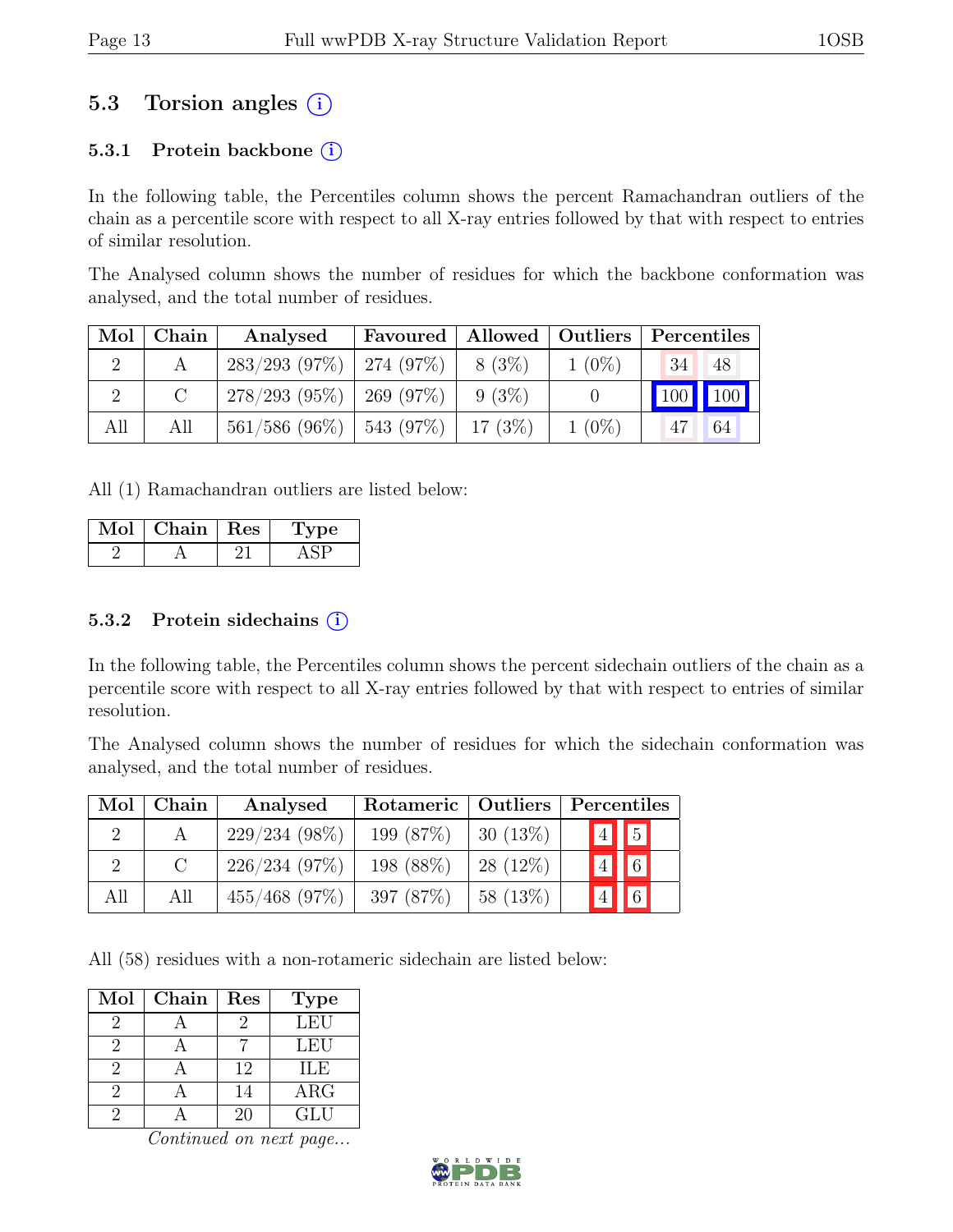| Mol                                                               | $\overline{\text{Chain}}$                                                                                                                                                                                                                                                                                                                                                                                                                                                                  | Res                          | $F \sim \mathcal{F}$<br>$\overline{\text{Type}}$ |
|-------------------------------------------------------------------|--------------------------------------------------------------------------------------------------------------------------------------------------------------------------------------------------------------------------------------------------------------------------------------------------------------------------------------------------------------------------------------------------------------------------------------------------------------------------------------------|------------------------------|--------------------------------------------------|
| $\overline{2}$                                                    |                                                                                                                                                                                                                                                                                                                                                                                                                                                                                            | 21                           | $\overline{\text{ASP}}$                          |
|                                                                   |                                                                                                                                                                                                                                                                                                                                                                                                                                                                                            | $\overline{24}$              | $\overline{\text{ASP}}$                          |
| $\frac{2}{2}$                                                     |                                                                                                                                                                                                                                                                                                                                                                                                                                                                                            | $\overline{32}$              | $\frac{\rm ASP}{\rm GLU}$                        |
| $\overline{2}$                                                    |                                                                                                                                                                                                                                                                                                                                                                                                                                                                                            | $\overline{35}$              |                                                  |
| $\overline{2}$                                                    |                                                                                                                                                                                                                                                                                                                                                                                                                                                                                            | $\overline{43}$              | GLU<br>LEU<br>LYS<br>ARG                         |
| $\overline{2}$                                                    |                                                                                                                                                                                                                                                                                                                                                                                                                                                                                            | 96                           |                                                  |
|                                                                   |                                                                                                                                                                                                                                                                                                                                                                                                                                                                                            | 134                          |                                                  |
| $\frac{\boxed{2}}{2}$ $\frac{\boxed{2}}{2}$ $\frac{\boxed{2}}{2}$ |                                                                                                                                                                                                                                                                                                                                                                                                                                                                                            | $\overline{154}$             |                                                  |
|                                                                   |                                                                                                                                                                                                                                                                                                                                                                                                                                                                                            | 178                          | $\overline{\text{ARG}}$                          |
|                                                                   |                                                                                                                                                                                                                                                                                                                                                                                                                                                                                            | 182                          | <b>ASN</b>                                       |
|                                                                   |                                                                                                                                                                                                                                                                                                                                                                                                                                                                                            | $190\,$                      | $\frac{\overline{\text{ARG}}}{\text{LYS}}$       |
|                                                                   |                                                                                                                                                                                                                                                                                                                                                                                                                                                                                            | $\overline{206}$             |                                                  |
| $\frac{2}{2}$                                                     |                                                                                                                                                                                                                                                                                                                                                                                                                                                                                            | $215\,$                      | <b>LYS</b>                                       |
|                                                                   |                                                                                                                                                                                                                                                                                                                                                                                                                                                                                            | $\overline{223}$             | $\overline{\text{HIS}}$                          |
| $\overline{2}$                                                    | $\frac{\frac{1}{\mathbf{A}} \frac{\mathbf{A}}{\mathbf{A}} \frac{\mathbf{A}}{\mathbf{A}} \frac{\mathbf{A}}{\mathbf{A}} \frac{\mathbf{A}}{\mathbf{A}} \frac{\mathbf{A}}{\mathbf{A}} \frac{\mathbf{A}}{\mathbf{A}} \frac{\mathbf{A}}{\mathbf{A}} \frac{\mathbf{A}}{\mathbf{A}} \frac{\mathbf{A}}{\mathbf{A}} \frac{\mathbf{A}}{\mathbf{A}} \frac{\mathbf{A}}{\mathbf{A}} \frac{\mathbf{A}}{\mathbf{A}} \frac{\mathbf{A}}{\mathbf{A}} \frac{\mathbf{A}}{\mathbf{A}} \frac{\mathbf{A}}{\mathbf$ | $\frac{226}{ }$              | $\overline{\text{ARG}}$                          |
| $\overline{2}$                                                    |                                                                                                                                                                                                                                                                                                                                                                                                                                                                                            | 246                          | $\overline{\text{ARG}}$                          |
| $\overline{2}$                                                    |                                                                                                                                                                                                                                                                                                                                                                                                                                                                                            | 248                          |                                                  |
| $\overline{2}$                                                    |                                                                                                                                                                                                                                                                                                                                                                                                                                                                                            | 253                          | $\frac{\text{LEU}}{\text{VAL}}$                  |
| $\overline{2}$                                                    |                                                                                                                                                                                                                                                                                                                                                                                                                                                                                            | $\overline{255}$             | LEU                                              |
| $\overline{2}$                                                    |                                                                                                                                                                                                                                                                                                                                                                                                                                                                                            | 259                          | $\underline{\text{GLN}}$                         |
| $\frac{2}{2}$                                                     |                                                                                                                                                                                                                                                                                                                                                                                                                                                                                            | <b>269</b>                   | $\frac{LYS}{L}$                                  |
|                                                                   |                                                                                                                                                                                                                                                                                                                                                                                                                                                                                            | 270                          | <b>THR</b>                                       |
| $\overline{2}$                                                    |                                                                                                                                                                                                                                                                                                                                                                                                                                                                                            | 271                          | $\overline{\text{SER}}$                          |
| $\overline{2}$                                                    |                                                                                                                                                                                                                                                                                                                                                                                                                                                                                            |                              | $\overline{\text{ARG}}$                          |
| $\overline{2}$                                                    |                                                                                                                                                                                                                                                                                                                                                                                                                                                                                            | $\frac{274}{278}$            | ARG<br>LEU<br>LEU                                |
|                                                                   |                                                                                                                                                                                                                                                                                                                                                                                                                                                                                            |                              |                                                  |
| $\frac{\sqrt{2}}{2}$ $\frac{\sqrt{2}}{2}$                         |                                                                                                                                                                                                                                                                                                                                                                                                                                                                                            | $\frac{2}{7}$ $\frac{7}{12}$ |                                                  |
|                                                                   |                                                                                                                                                                                                                                                                                                                                                                                                                                                                                            |                              | ILE                                              |
|                                                                   |                                                                                                                                                                                                                                                                                                                                                                                                                                                                                            | $\overline{20}$              | $\overline{\text{GLU}}$                          |
|                                                                   |                                                                                                                                                                                                                                                                                                                                                                                                                                                                                            | 35                           | GLU                                              |
| $\frac{2}{2}$ $\frac{2}{2}$                                       |                                                                                                                                                                                                                                                                                                                                                                                                                                                                                            | 43                           | $\overline{\text{GLU}}$                          |
|                                                                   |                                                                                                                                                                                                                                                                                                                                                                                                                                                                                            | 52                           |                                                  |
|                                                                   |                                                                                                                                                                                                                                                                                                                                                                                                                                                                                            | $\overline{96}$              | $\frac{\text{SER}}{\text{LEU}}$                  |
| $\overline{2}$                                                    |                                                                                                                                                                                                                                                                                                                                                                                                                                                                                            | $\overline{131}$             | $\frac{1}{100}$ THE                              |
| $\overline{2}$                                                    |                                                                                                                                                                                                                                                                                                                                                                                                                                                                                            | 132                          |                                                  |
| $\overline{2}$                                                    |                                                                                                                                                                                                                                                                                                                                                                                                                                                                                            | 154                          | $\frac{\overbrace{\text{ARG}}}{\text{GLN}}$      |
| $\overline{2}$                                                    |                                                                                                                                                                                                                                                                                                                                                                                                                                                                                            | 176                          |                                                  |
| $\overline{2}$                                                    |                                                                                                                                                                                                                                                                                                                                                                                                                                                                                            | 178                          | $\overline{\text{ARG}}$                          |
| $\overline{2}$                                                    |                                                                                                                                                                                                                                                                                                                                                                                                                                                                                            | 182                          | ASN                                              |
| $\frac{2}{2}$                                                     |                                                                                                                                                                                                                                                                                                                                                                                                                                                                                            | $190\,$                      | $\overline{\text{ARG}}$                          |
|                                                                   | $\frac{\overline{C}}{\overline{C}}\frac{\overline{C}}{\overline{C}}\frac{\overline{C}}{\overline{C}}\frac{\overline{C}}{\overline{C}}\frac{\overline{C}}{\overline{C}}\frac{\overline{C}}{\overline{C}}\frac{\overline{C}}{\overline{C}}$                                                                                                                                                                                                                                                  | $\overline{206}$             | <b>LYS</b>                                       |
| $\overline{2}$                                                    |                                                                                                                                                                                                                                                                                                                                                                                                                                                                                            | $\overline{2}15$             | <b>LYS</b>                                       |

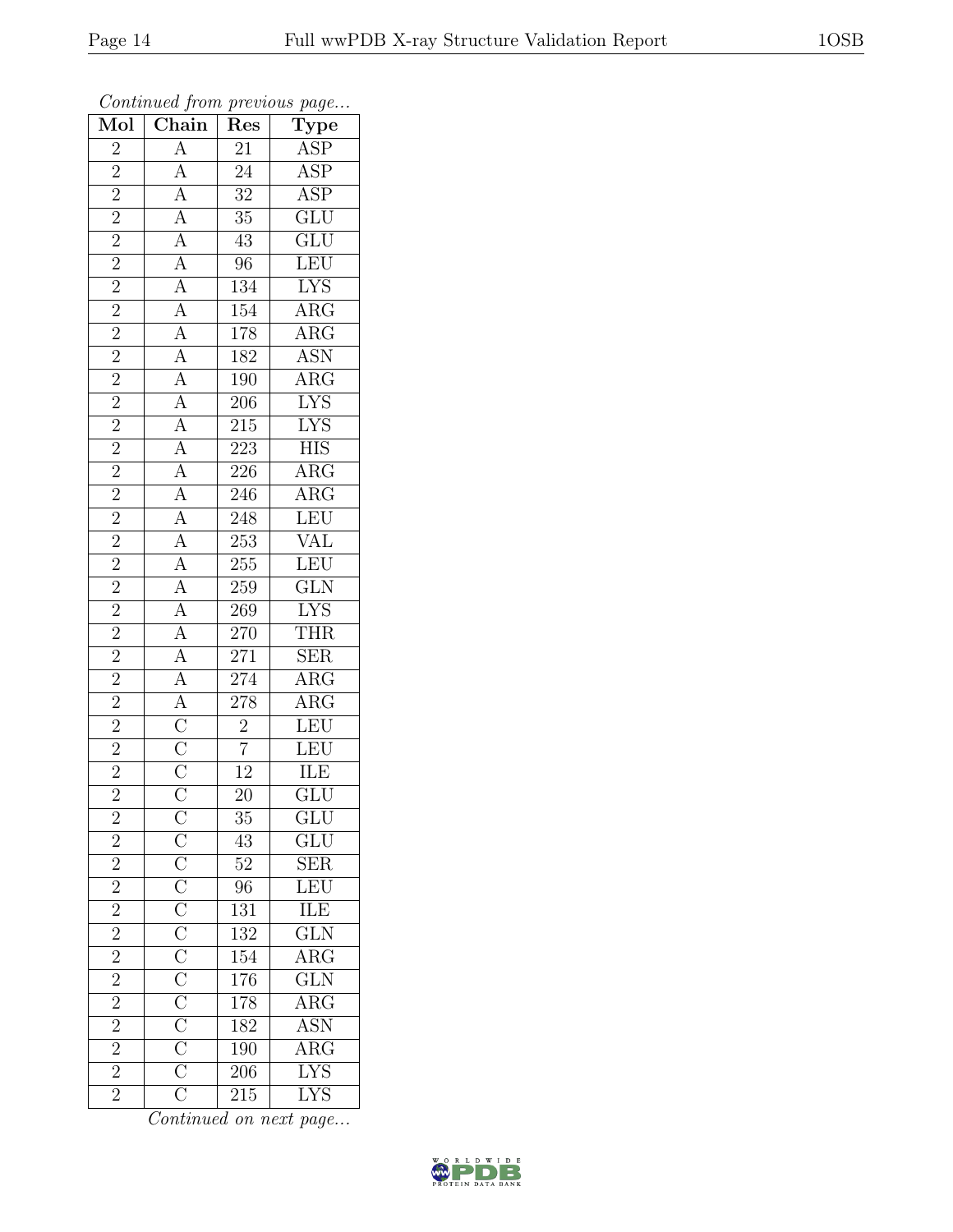| Mol            | Chain              | Res | <b>Type</b> |
|----------------|--------------------|-----|-------------|
| $\overline{2}$ | С                  | 223 | <b>HIS</b>  |
| $\overline{2}$ | $\rm C$            | 226 | $\rm{ARG}$  |
| $\overline{2}$ | $\overline{C}$     | 246 | $\rm{ARG}$  |
| $\overline{2}$ | $\overline{C}$     | 253 | <b>VAL</b>  |
| $\overline{2}$ | $\overline{\rm C}$ | 255 | <b>LEU</b>  |
| $\overline{2}$ | $\overline{C}$     | 259 | <b>GLN</b>  |
| $\overline{2}$ | $\overline{C}$     | 269 | <b>LYS</b>  |
| $\overline{2}$ | $\overline{C}$     | 270 | <b>THR</b>  |
| $\overline{2}$ | $\overline{C}$     | 271 | <b>SER</b>  |
| $\overline{2}$ | $\overline{C}$     | 274 | ARG         |
| $\overline{2}$ | C                  | 278 | $\rm{ARG}$  |

Sometimes sidechains can be flipped to improve hydrogen bonding and reduce clashes. All (19) such sidechains are listed below:

| Mol            | Chain                                                                                                                          | Res              | Type                    |
|----------------|--------------------------------------------------------------------------------------------------------------------------------|------------------|-------------------------|
| $\overline{2}$ | $\overline{A}$                                                                                                                 | 37               | <b>GLN</b>              |
| $\overline{2}$ | $\overline{A}$                                                                                                                 | 62               | <b>ASN</b>              |
| $\overline{2}$ | $\overline{A}$                                                                                                                 | 67               | <b>HIS</b>              |
| $\overline{2}$ | $\overline{A}$                                                                                                                 | 132              | <b>GLN</b>              |
| $\overline{2}$ | $\overline{A}$                                                                                                                 | 142              | <b>ASN</b>              |
| $\overline{2}$ | $\overline{A}$                                                                                                                 | 168              | <b>ASN</b>              |
| $\overline{2}$ | $\overline{A}$                                                                                                                 | 182              | <b>ASN</b>              |
| $\overline{2}$ | $\overline{A}$                                                                                                                 | $\overline{197}$ | $\overline{\text{ASN}}$ |
| $\overline{2}$ | $\frac{\overline{A}}{\overline{A}}$                                                                                            | 210              | $\overline{\text{GLN}}$ |
| $\overline{2}$ |                                                                                                                                | 228              | $\overline{\text{GLN}}$ |
| $\overline{2}$ |                                                                                                                                | 257              | <b>GLN</b>              |
| $\overline{2}$ |                                                                                                                                | 37               | GLN                     |
| $\overline{2}$ |                                                                                                                                | 62               | $\text{ASN}$            |
| $\overline{2}$ |                                                                                                                                | 142              | ASN                     |
| $\overline{2}$ |                                                                                                                                | 168              | <b>ASN</b>              |
| $\overline{2}$ | $\overline{A}\ \overline{C}\ \overline{C}\ \overline{C}\ \overline{C}\ \overline{C}\ \overline{C}\ \overline{C}\ \overline{C}$ | 182              | <b>ASN</b>              |
| $\overline{2}$ |                                                                                                                                | 197              | <b>ASN</b>              |
| $\overline{2}$ |                                                                                                                                | 210              | GLN                     |
| $\overline{2}$ | $\overline{\overline{\rm C}}$                                                                                                  | 228              | $_{\rm GLN}$            |

#### 5.3.3 RNA (i)

There are no RNA molecules in this entry.

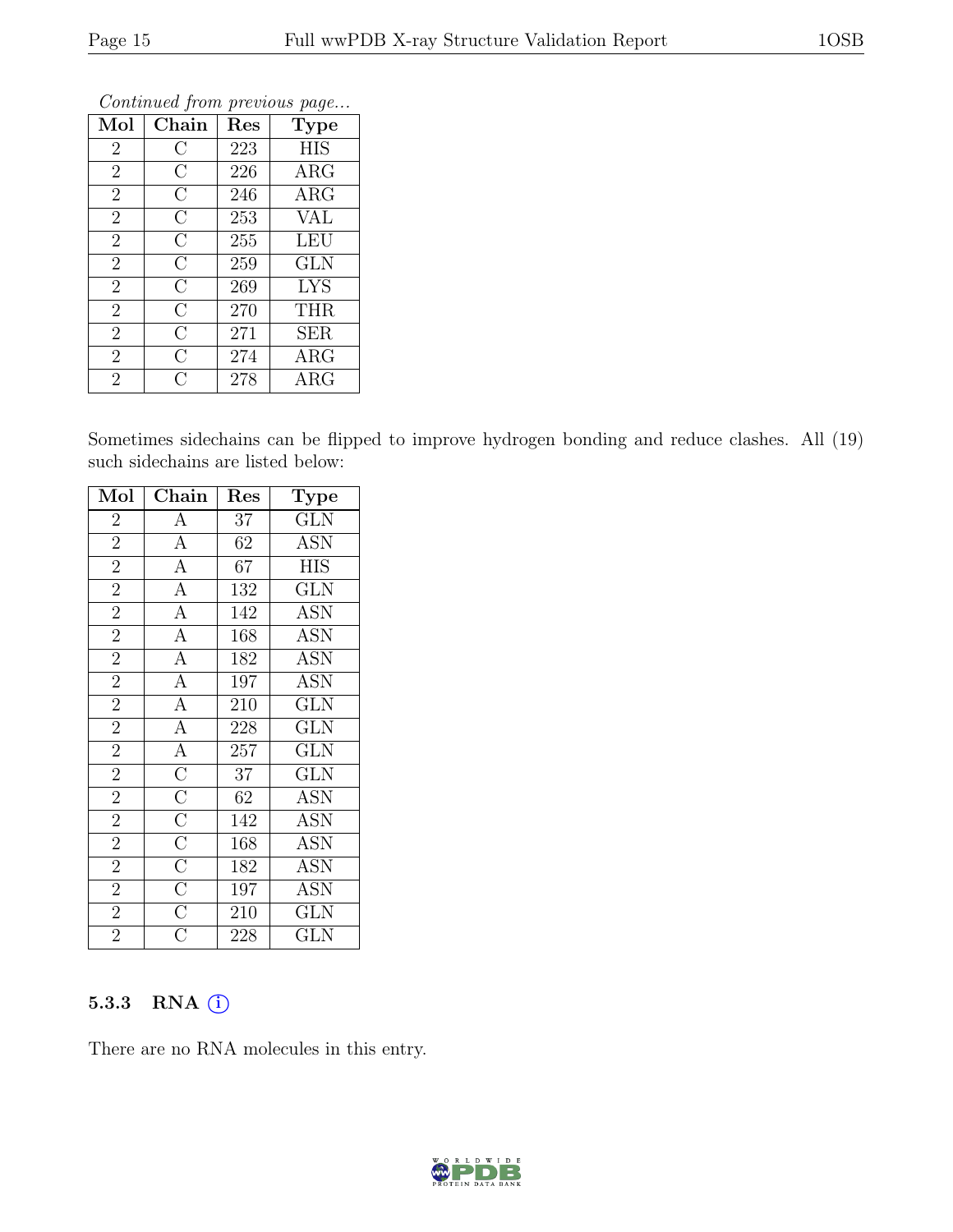#### 5.4 Non-standard residues in protein, DNA, RNA chains (i)

There are no non-standard protein/DNA/RNA residues in this entry.

#### 5.5 Carbohydrates  $(i)$

There are no monosaccharides in this entry.

### 5.6 Ligand geometry  $(i)$

9 ligands are modelled in this entry.

In the following table, the Counts columns list the number of bonds (or angles) for which Mogul statistics could be retrieved, the number of bonds (or angles) that are observed in the model and the number of bonds (or angles) that are defined in the Chemical Component Dictionary. The Link column lists molecule types, if any, to which the group is linked. The Z score for a bond length (or angle) is the number of standard deviations the observed value is removed from the expected value. A bond length (or angle) with  $|Z| > 2$  is considered an outlier worth inspection. RMSZ is the root-mean-square of all Z scores of the bond lengths (or angles).

| Mol | Type            | Chain          | Res | Link                     | Bond lengths |      |                | Bond angles |      |                |
|-----|-----------------|----------------|-----|--------------------------|--------------|------|----------------|-------------|------|----------------|
|     |                 |                |     |                          | Counts       | RMSZ | Z   > 2        | Counts      | RMSZ | Z  > 2         |
| 3   | SO <sub>4</sub> | A              | 804 | Ξ.                       | 4,4,4        | 0.14 | 0              | 6,6,6       | 0.10 | $\theta$       |
| 3   | SO <sub>4</sub> | B              | 801 | $\overline{\phantom{a}}$ | 4,4,4        | 0.13 | $\theta$       | 6,6,6       | 0.28 | $\theta$       |
| 3   | SO <sub>4</sub> | A              | 803 | Ξ.                       | 4,4,4        | 0.08 | $\theta$       | 6,6,6       | 0.29 | $\overline{0}$ |
| 3   | SO <sub>4</sub> | D              | 807 | $\qquad \qquad -$        | 4,4,4        | 0.24 | $\overline{0}$ | 6,6,6       | 0.15 | $\overline{0}$ |
| 3   | SO <sub>4</sub> | A              | 805 | $\overline{\phantom{a}}$ | 4,4,4        | 0.22 | 0              | 6,6,6       | 0.13 | 0              |
| 3   | SO <sub>4</sub> | $\overline{C}$ | 809 | $\overline{\phantom{a}}$ | 4,4,4        | 0.13 | 0              | 6,6,6       | 0.37 | $\overline{0}$ |
| 3   | SO <sub>4</sub> | B              | 802 | $\overline{\phantom{a}}$ | 4,4,4        | 0.15 | $\Omega$       | 6,6,6       | 0.27 | $\overline{0}$ |
| 3   | SO <sub>4</sub> | $\rm C$        | 806 | $\overline{\phantom{a}}$ | 4,4,4        | 0.12 | $\Omega$       | 6,6,6       | 0.16 | $\overline{0}$ |
| 3   | SO <sub>4</sub> | $\rm C$        | 808 | Ξ.                       | 4,4,4        | 0.18 | 0              | 6,6,6       | 0.21 | 0              |

There are no bond length outliers.

There are no bond angle outliers.

There are no chirality outliers.

There are no torsion outliers.

There are no ring outliers.

No monomer is involved in short contacts.

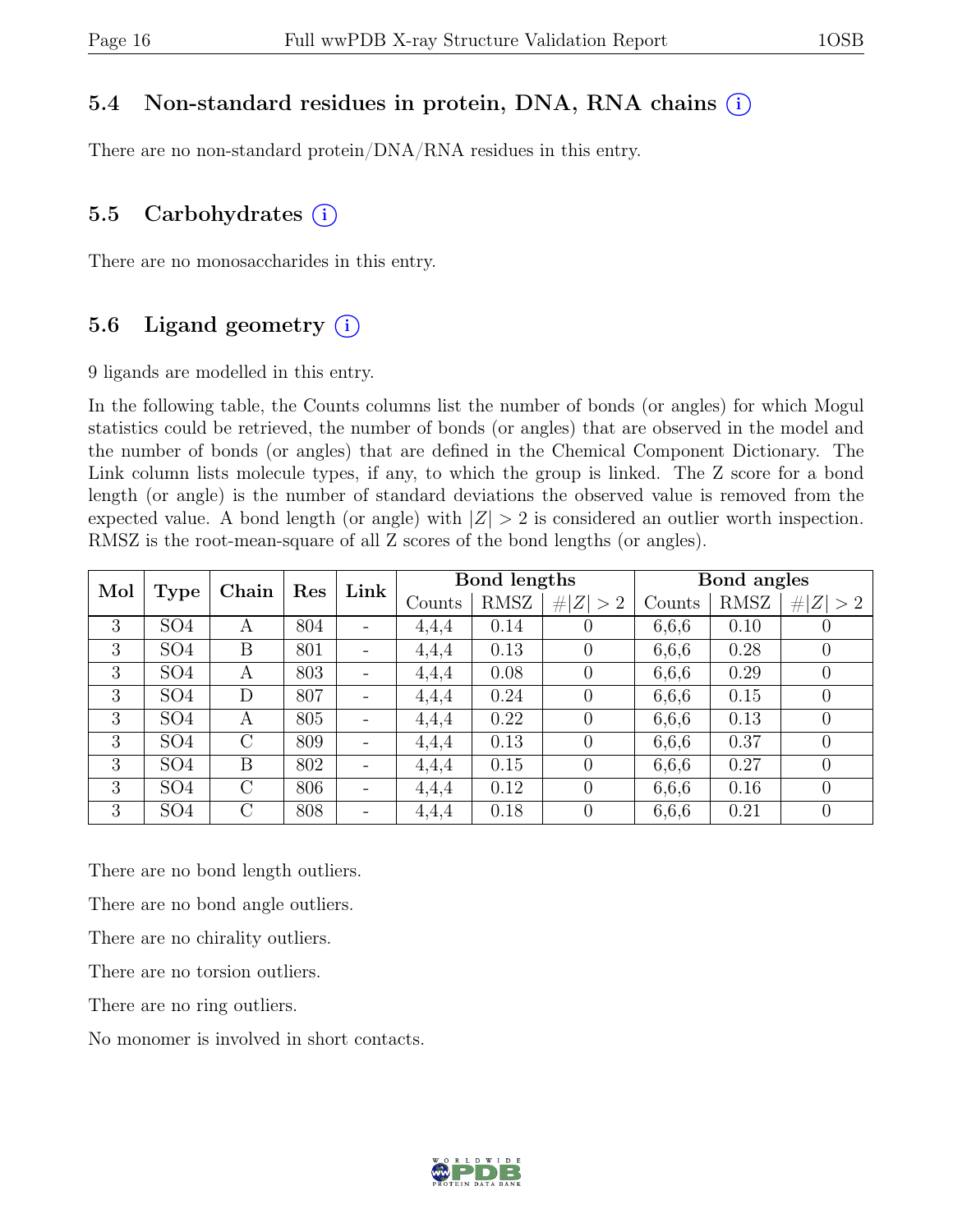### 5.7 Other polymers (i)

There are no such residues in this entry.

### 5.8 Polymer linkage issues (i)

There are no chain breaks in this entry.